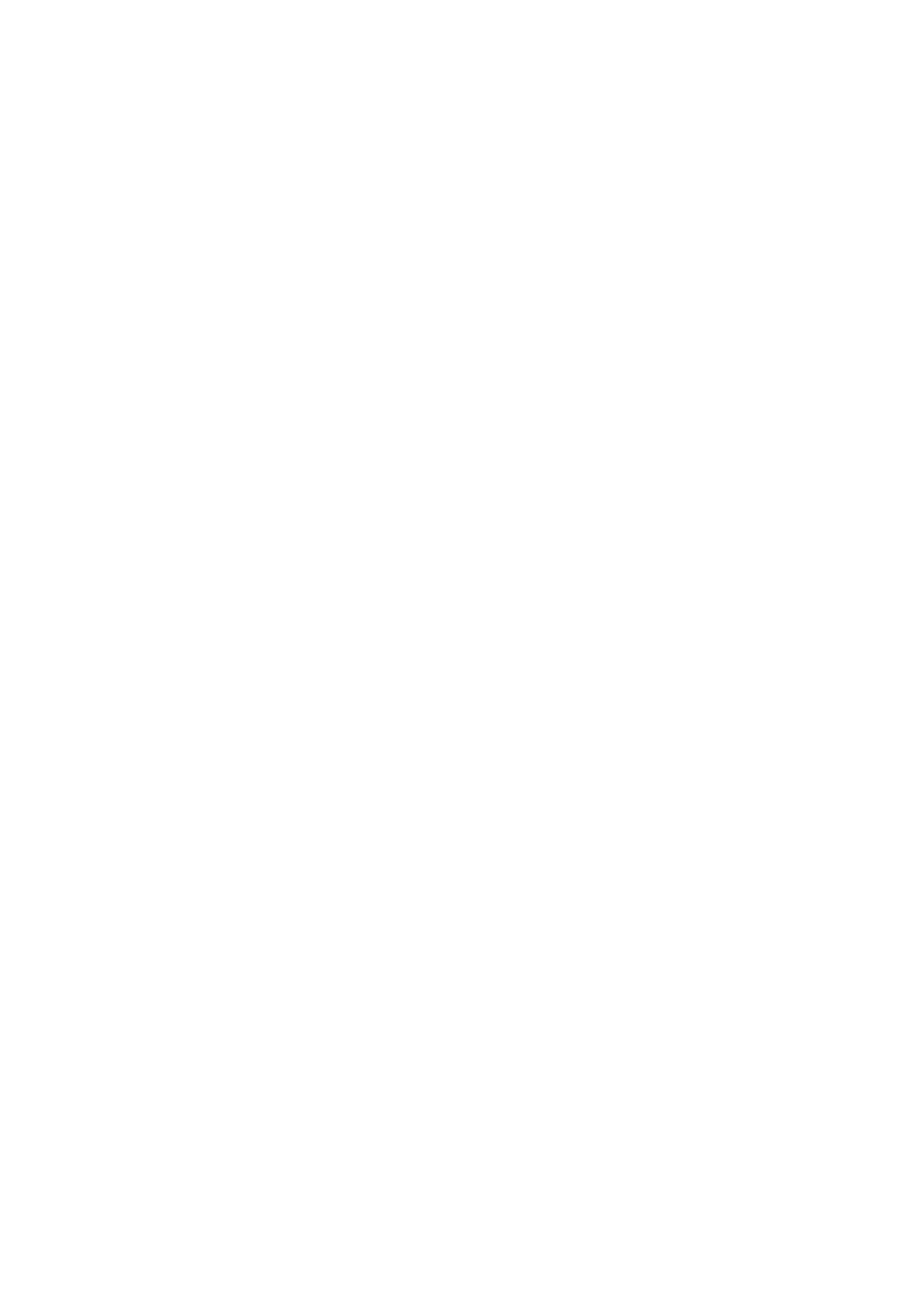## Some remarks on the entropy for algebraic actions of amenable groups

Nhan-Phu Chung and Andreas Thom

Abstract. In this short note we study the entropy for algebraic actions of certain amenable groups. The possible values for this entropy are studied. Various fundamental results about certain classes of amenable groups are reproved using elementary arguments and the entropy invariant. We provide a natural decomposition of the entropy into summands contributed by individual primes and a summand corresponding to  $\infty$ . These results extend previous work by Lind and Ward on p-adic entropy.

#### **CONTENTS**

|                 | Introduction                                                |                |
|-----------------|-------------------------------------------------------------|----------------|
| 2.              | The von Neumann rank and its properties                     | 3              |
| 3.              | Properties of the torsion invariant                         | 6              |
| 4.              | Values for the entropy of algebraic actions                 | $\overline{7}$ |
| 5.              | The decomposition into primary components                   | 10             |
| 6.              | Computations for the entropy of $\mathbb{Q}\Gamma$ -modules | 13             |
| 7.              | Torsion submodules and localization                         | 15             |
| 8.              | Asphericity of 2-complexes                                  | 17             |
| Acknowledgments |                                                             | 20             |
| References      |                                                             | 21             |

#### 1. Introduction

<span id="page-2-0"></span>Let  $\Gamma$  be an amenable group. We denote by  $\mathbb{Z}\Gamma$  the integral group ring of  $\Gamma$ . Let  $M$  be a countable left  $\mathbb{Z}\Gamma$ -module. The Pontryagin dual of the underlying abelian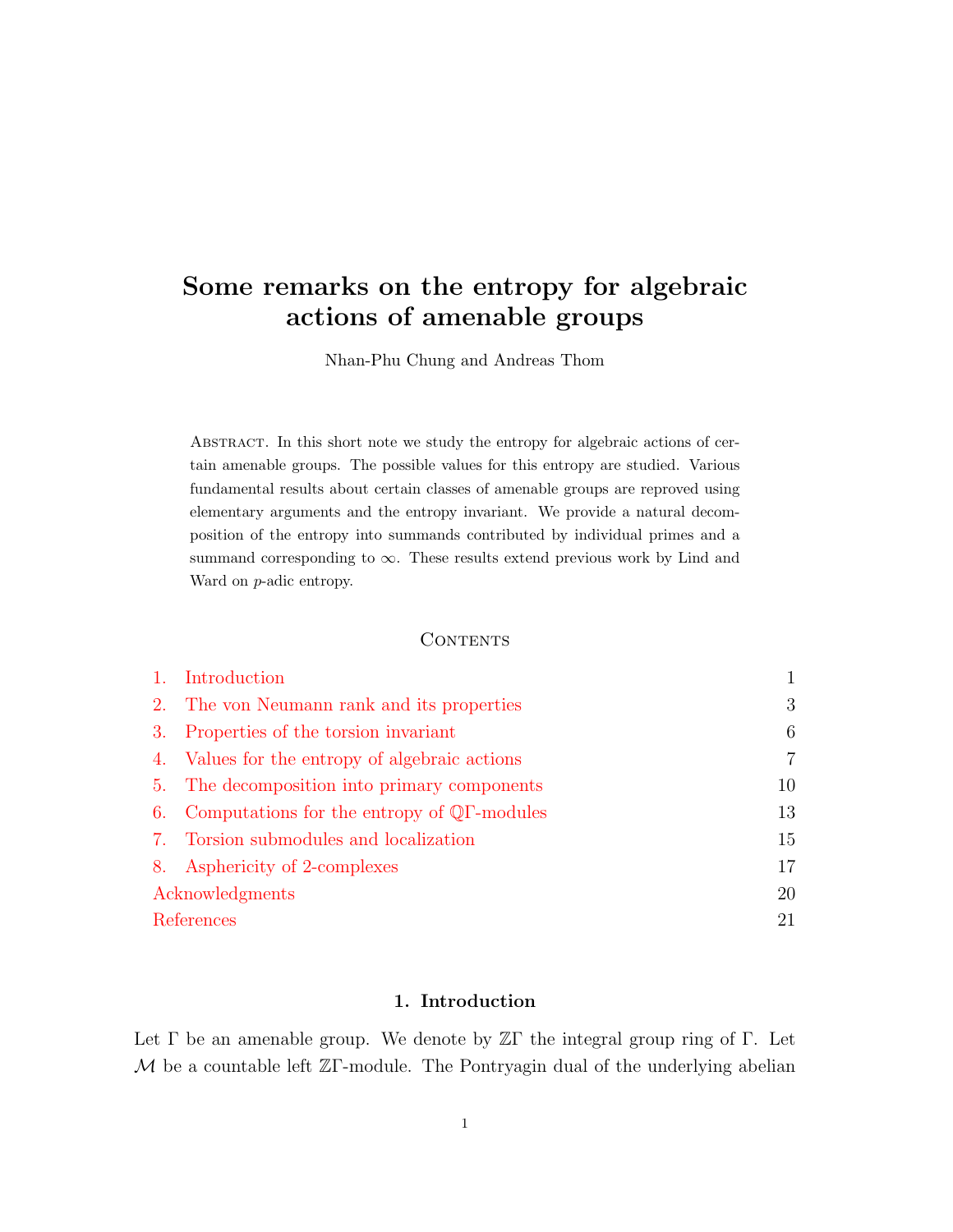group M is denoted by  $\mathcal{M} := \hom_{\mathbb{Z}}(\mathcal{M}, S^1)$ . It is well-known that  $\mathcal{M}$  is a separable compact abelian group. Moreover, the group  $\Gamma$  acts on  $\widehat{\mathcal{M}}$  by continuous automorphisms, preserving the Haar measure. Such an action  $\Gamma \curvearrowright \widehat{\mathcal{M}}$  is called *algebraic* action. In this note we are interested in computations of the entropy of certain algebraic actions of the group Γ. The study of the entropy of algebraic actions has a long history, dating back to work of Yuzvinskiı̆ $[37]$  $[37]$  $[37]$  in the case  $\Gamma = \mathbb{Z}$  and later Lind-Schmidt-Ward in the case  $\Gamma = \mathbb{Z}^d$ , see [[26](#page-23-1)] and the references therein. Even though the entropy theory for actions of general amenable groups was developed already in the 1980's  $[30]$  $[30]$  $[30]$ , it took some time until Deninger  $[6]$  $[6]$  $[6]$  initiated the study of entropy of algebraic actions of non-commutative amenable groups.

It is well-known that the topological entropy and the measure theoretic entropy with respect to the normalized Haar measure coincide in this case  $[6,$  $[6,$  $[6,$  Theorem 2.2] – and we denote the common value by

$$
\rho(\mathcal{M}) := h(\Gamma \cap \widehat{\mathcal{M}}) \in [0, \infty].
$$

The quantity  $\rho(\mathcal{M})$  is called torsion of M.

Important computations (with emphasis on principal algebraic actions) were obtained in work of Deninger and Deninger-Schmidt  $[6,7]$  $[6,7]$  $[6,7]$  $[6,7]$  $[6,7]$ . These results were extended in work of Li and the second author [[24](#page-23-3)]. Indeed,  $\rho(\mathcal{M})$  has been computed in the case when  $\mathcal{M} = \mathbb{Z}\Gamma/\mathbb{Z}\Gamma f$  for any non-zero-divisor  $f \in \mathbb{Z}\Gamma$  and more generally if  $\mathcal M$ is a  $\mathbb{Z}\Gamma$ -module of type FL, i.e. if M admits a finite resolution

$$
0 \to \mathbb{Z}\Gamma^{\oplus n_k} \to \cdots \to \mathbb{Z}\Gamma^{\oplus n_1} \to \mathbb{Z}\Gamma^{\oplus n_0} \to \mathcal{M} \to 0
$$

consisting of finitely generated free modules. This terminology was introduced by Serre, FL comes from *finite libre*. It has been shown in [[24](#page-23-3)] that

<span id="page-3-0"></span>
$$
\rho(\mathbb{Z}\Gamma/\mathbb{Z}\Gamma f) = \log \det_{\Gamma}(f),
$$

where  $\det_{\Gamma}(f)$  denotes the Fuglede-Kadison determinant of  $f$  – seen as an element in the group von Neumann algebra  $L(\Gamma)$  – and more generally:

$$
\rho(\mathcal{M}) = \rho^{(2)}(\mathcal{M}),
$$

where  $\rho^{(2)}(\mathcal{M})$  denotes the  $\ell^2$ -torsion of the ZΓ-module M. See [[24](#page-23-3)] for the necessary definitions and references to earlier results in this direction. Note that already  $\rho^{(2)}(\mathcal{M}) \geq 0$  is a non-trivial consequence of this equality. It is known that log det<sub>Γ</sub>(f) <  $\infty$  if and only if f is a non-zero-divisor in ZΓ. Similarly,  $\rho^{(2)}(\mathcal{M}) < \infty$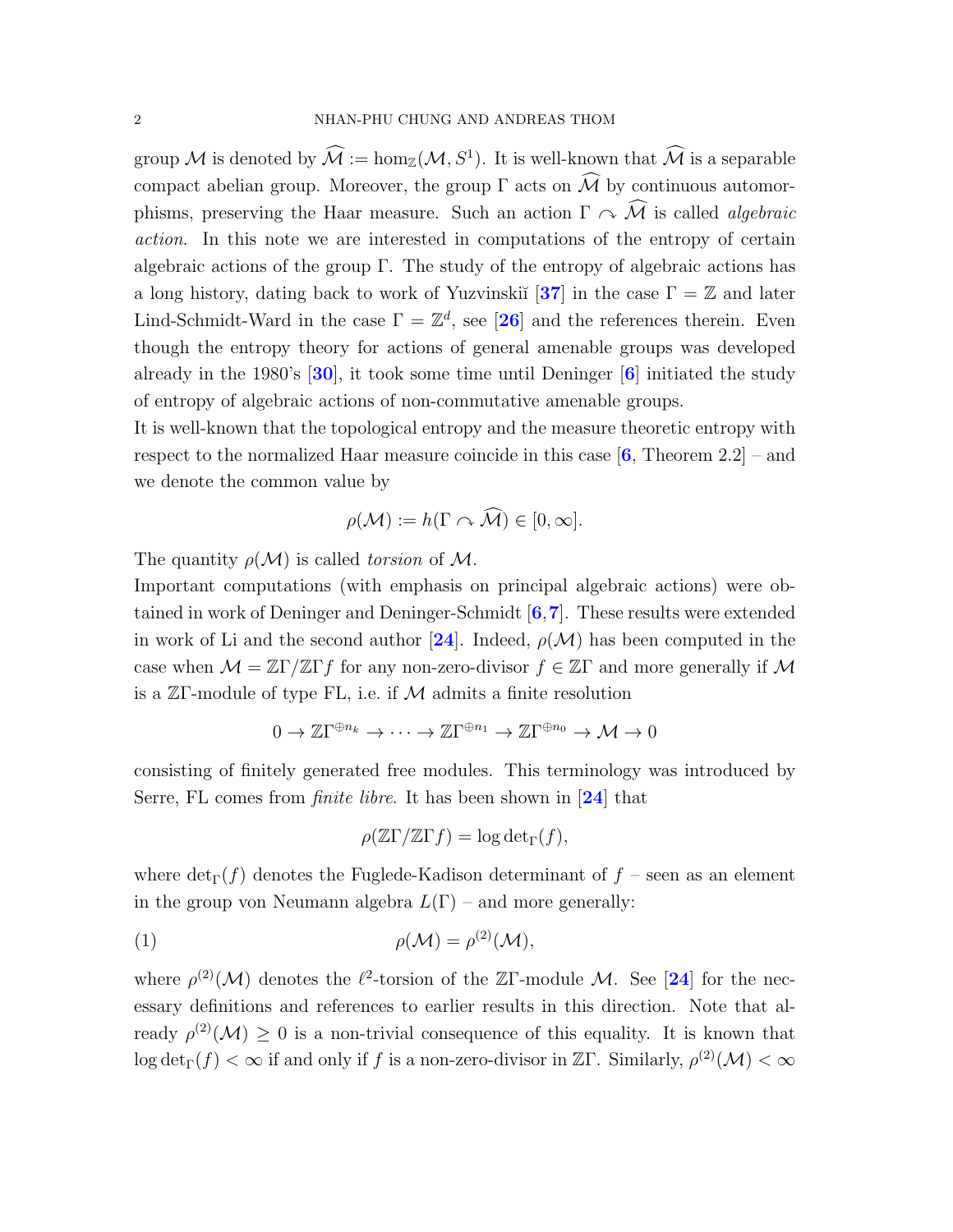if and only if the Euler characteristic  $\chi(\mathcal{M}) = \sum_{i=0}^{k} (-1)^{i} n_i \neq 0$ . The result in Equa-tion [\(1\)](#page-3-0) is best possible in the sense that the  $\ell^2$ -torsion is only defined for ZΓ-modules of type FL – whereas  $\rho(\mathcal{M})$  makes sense for any ZΓ-module.

In this note, we want to study the abstract properties of the assignment  $\mathcal{M} \mapsto \rho(\mathcal{M})$ and compute  $\rho(\mathcal{M})$  – and hence the entropy for the corresponding algebraic action – in many cases, which are not covered by the results in  $[24]$  $[24]$  $[24]$ . More precisely, motivated by the  $p$ -adic view point of Lind-Ward  $[25]$  $[25]$  $[25]$  on computing entropy of entropy of solenoids for Z-actions, we extended their results to all amenable groups satisfying the Zero Divisor Conjecture. This is a new result even for the  $\mathbb{Z}^2$ -case. Solenoid entropy also has been used to compute the growth of order of the first homology of the r-fold cyclic covering branched over a knot  $[29]$  $[29]$  $[29]$ . On the other side, using the Shnirelman integral, Everest et al. also established the  $p$ -adic Mahler measure and its relations to the canonical height of some elliptic curve  $[8,9,12-14]$  $[8,9,12-14]$  $[8,9,12-14]$  $[8,9,12-14]$  $[8,9,12-14]$  $[8,9,12-14]$  $[8,9,12-14]$  $[8,9,12-14]$  $[8,9,12-14]$ . The p-adic Mahler measure is also used to illustrate the p-component of torsion numbers in knot theory [[35](#page-23-6)].

At the same time we relate the computation of entropy (or topological mean dimension for that matter) of algebraic actions to notorious problems such as the Zero Divisor Conjecture.

#### 2. The von Neumann rank and its properties

<span id="page-4-0"></span>In order to complete the picture, we have to note that  $\mathcal{M} \mapsto \rho(\mathcal{M})$  behaves very much like a secondary invariant on the category of ZΓ-modules. But what is the primary invariant? Let  $\Gamma$  be an amenable group and let  $\mathcal M$  be a ZΓ-module. We set

$$
rk(\mathcal{M}) := \dim_{L(\Gamma)} (L(\Gamma) \otimes_{\mathbb{Z}\Gamma} \mathcal{M}) \in [0, \infty],
$$

where  $L(\Gamma)$  is the group von Neumann algebra and  $\dim_{L(\Gamma)}$  denotes Lück's extension of the Murray-von Neumann dimension function, see [[28](#page-23-7), Section 6.1] for details. Let us call  $rk(\mathcal{M})$  the von Neumann rank of M. We summarize the properties of the assignment  $\mathcal{M} \mapsto \text{rk}(\mathcal{M})$  below:

- <span id="page-4-1"></span>(1) If  $0 \to M' \to M \to M'' \to 0$  is exact, then  $\text{rk}(\mathcal{M}) = \text{rk}(\mathcal{M}') + \text{rk}(\mathcal{M}'')$ .
- (2) If  $\mathcal{M} = \text{colim}_n \mathcal{M}_n$  and  $\mathcal{M}'_n := \mathcal{M}_n / (\cup_{m \geq n} \ker(\mathcal{M}_n \to \mathcal{M}_m))$ , then

$$
\mathrm{rk}(\mathcal{M})=\sup_n \mathrm{rk}(\mathcal{M}'_n)=\lim_{n\to\infty} \mathrm{rk}(\mathcal{M}'_n).
$$

In particular, if  $\mathcal{M} = \bigoplus_n \mathcal{M}_n$ , then  $\text{rk}(\mathcal{M}) = \sum_n \text{rk}(\mathcal{M}_n)$ .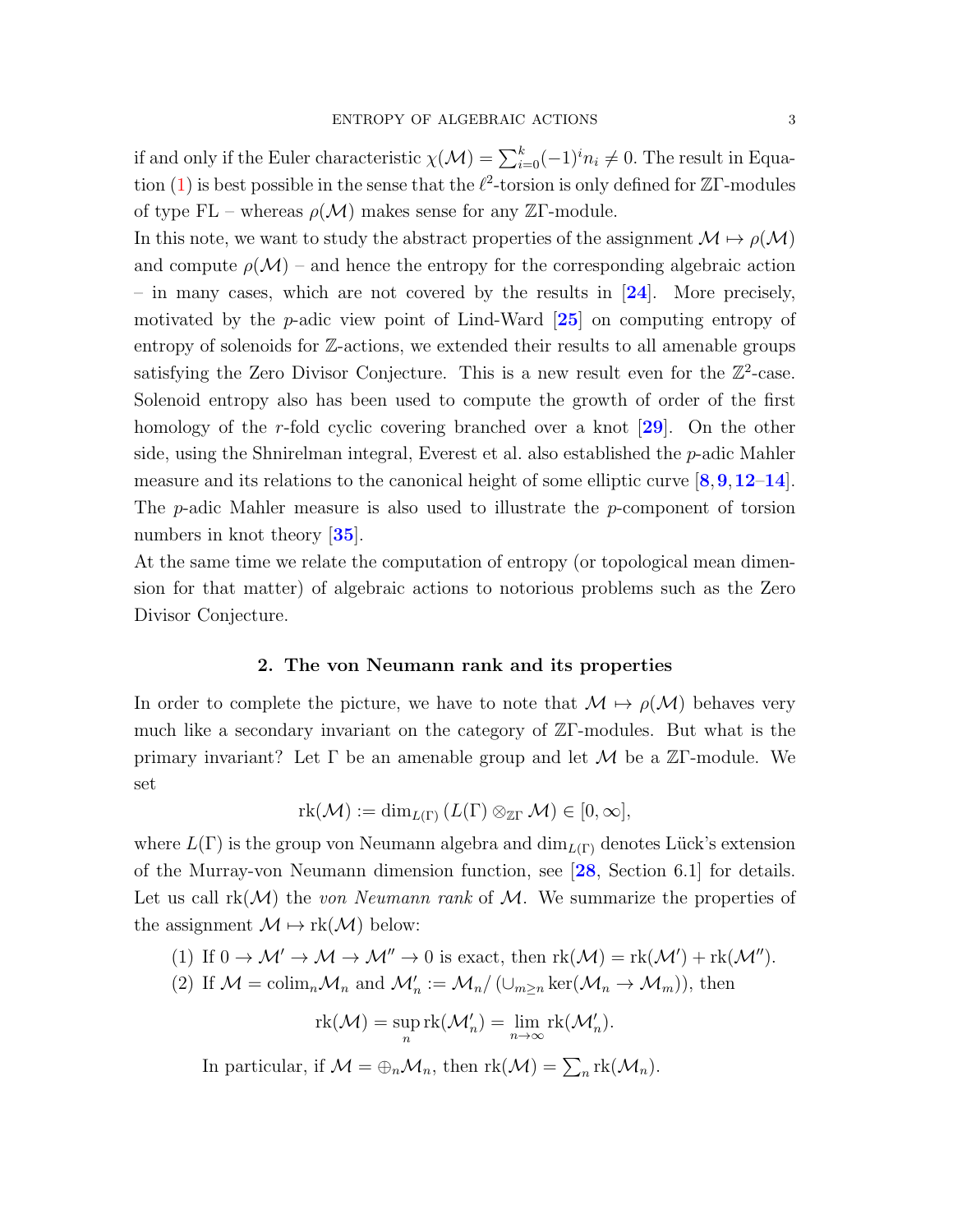- (3) If  $\mathcal{P} = (\mathbb{Z}\Gamma^{\oplus n})p$  is a finitely projective module and  $p^2 = p \in M_n(\mathbb{Z}\Gamma)$ , then  $rk(\mathcal{P}) = tr(p) \in \mathbb{N}$ . In particular,  $rk(\mathbb{Z}\Gamma) = 1$ .
- (4) If  $\mathcal{M} \subset \mathbb{Z}\Gamma$  and  $\text{rk}(\mathcal{M}) = 0$ , then  $\mathcal{M} = 0$ .

If  $M$  is of type FL and

$$
0 \to \mathbb{Z}\Gamma^{\oplus n_k} \to \cdots \to \mathbb{Z}\Gamma^{\oplus n_1} \to \mathbb{Z}\Gamma^{\oplus n_0} \to \mathcal{M} \to 0
$$

is a finite resolution of  $\mathcal{M}$ , then Properties [\(1\)](#page-4-1) and [\(3\)](#page-5-0) from above imply that

$$
\mathrm{rk}(\mathcal{M}) = \sum_{i} (-1)^{i} n_{i} = \chi(\mathcal{M}).
$$

In particular,  $\chi(\mathcal{M}) \geq 0$  which is already a non-trivial result. Very recently, it has been shown that the von Neumann rank of  $M$  has also a natural definition in terms of the topological dynamical system  $\Gamma \curvearrowright \widehat{M}$ . It has been shown by Li-Liang [[23](#page-23-8)] that

$$
\mathrm{rk}(\mathcal{M})=\dim_{L(\Gamma)}(L(\Gamma)\otimes_{\mathbb{Z}\Gamma}\mathcal{M})=\mathrm{mdim}(\Gamma\curvearrowright \widehat{\mathcal{M}}),
$$

where mdim denotes the mean topological dimension as defined and studied by Gromov [[17](#page-22-7)] and Lindenstrauss-Weiss [[27](#page-23-9)].

We want to show below that  $\mathcal{M} \to \rho(\mathcal{M})$  enjoys similar formal properties and in fact is useful to study the properties of group rings with coefficients in finite fields instead of Z. We can summarize the results in Proposition [3.2,](#page-8-1) Corollary [3.3,](#page-8-2) and Lemma [4.1](#page-8-3) as follows:

(1) If 
$$
0 \to M' \to M \to M'' \to 0
$$
 is exact, then  $\rho(M) = \rho(M') + \rho(M'')$ .

(2) If  $\mathcal{M} = \text{colim}_n \mathcal{M}_n$  and  $\mathcal{M}'_n := \mathcal{M}_n / (\cup_{m \geq n} \ker(\mathcal{M}_n \to \mathcal{M}_m))$ , then

$$
\rho(\mathcal{M}) = \sup_{n} \rho(\mathcal{M}'_{n}) = \lim_{n \to \infty} \rho(\mathcal{M}'_{n}).
$$

In particular, if  $\mathcal{M} = \bigoplus_n \mathcal{M}_n$ , then  $\rho(\mathcal{M}) = \sum_n \rho(\mathcal{M}_n)$ .

- <span id="page-5-0"></span>(3) Let k be a finite abelian group. Then,  $\rho(k\Gamma) = \log |k|$ .
- (4) If  $\mathcal{M} \subset k\Gamma$  for some finite abelian group k and  $\rho(\mathcal{M}) = 0$ , then  $\mathcal{M} = 0$ .

But let us return to coefficients in  $\mathbb Z$  for a moment. Some tantalizing open problems can be reformulated in terms of the rank-function.

<span id="page-5-1"></span>QUESTION 2.1. Let  $\Gamma$  be a torsionfree amenable group. Is it true that  $rk(\mathcal{M}) \in$  $\mathbb{N} \cup \{∞\}$  for every  $\mathbb{Z} \Gamma$ -module?

As it turns out, a positive answer to this question is equivalent to a positive solution of the Zero Divisor Conjecture for ZΓ, see Remark [4.5.](#page-11-1) Since Γ is amenable, it is also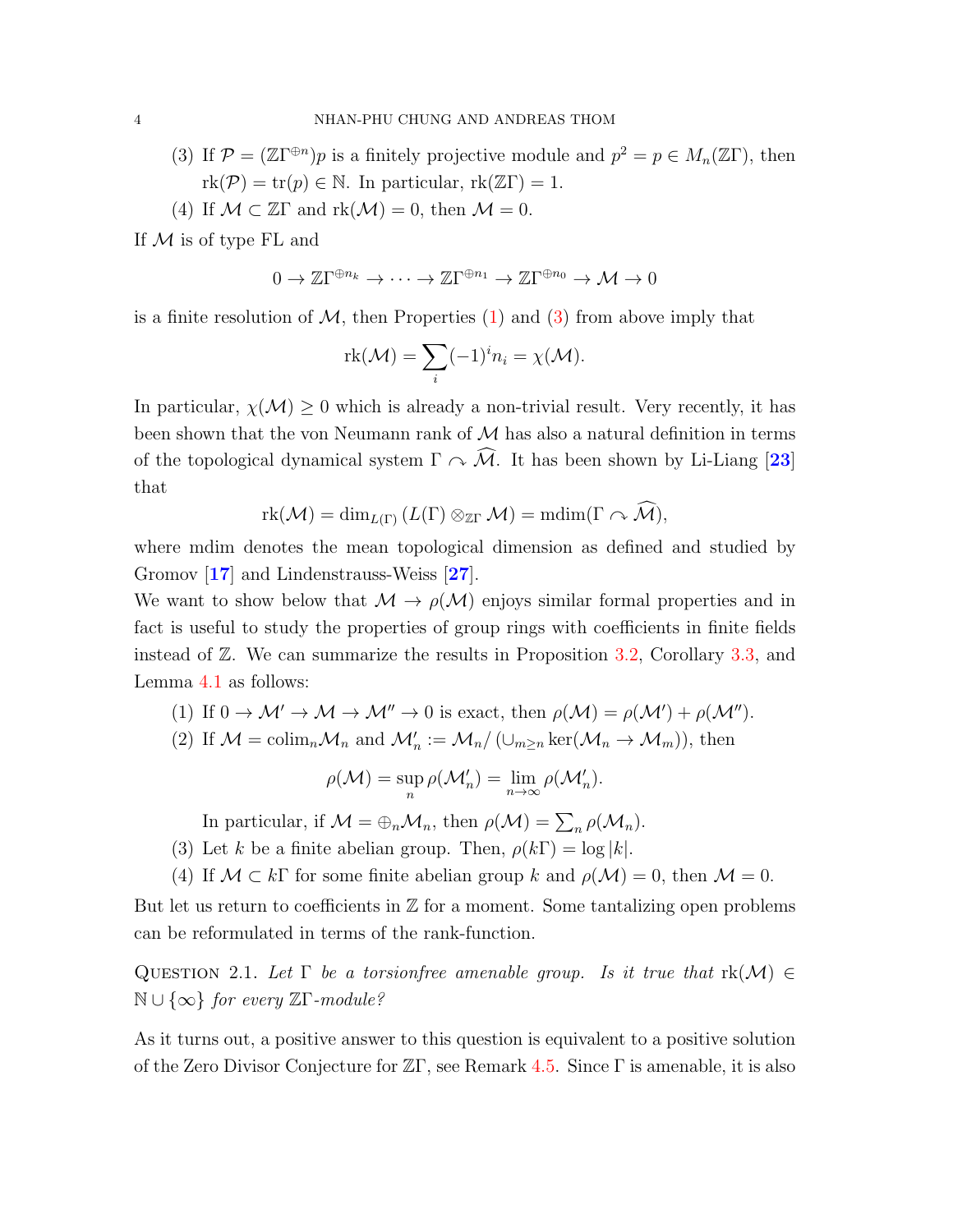the same as the Atiyah Conjecture, i.e. to ask for integrality of  $\ell^2$ -Betti numbers, see  $[33]$  $[33]$  $[33]$  and  $[28]$  $[28]$  $[28]$ , Section 10.16.

In order to illustrate the strength of the rank-function, we want to start out with the following easy proof of the Zero Divisor Conjecture for amenable groups of finite cohomological dimension, whose integral group ring is noetherian. The only groups which are known to have a noetherian group ring are polycyclic-by-finite. If a group  $Γ$  is polycylic-by-finite, then there exists  ${1} = Γ_0 √ Γ_1... √ Γ_m = Γ$  such that  $\Gamma/\Gamma_{m-1}$  is finite and  $\Gamma_k/\Gamma_{k-1} \simeq \mathbb{Z}$  for every  $k = 1, ..., m-1$ , see [[31](#page-23-11), Lemma 10.2.5]. If such a group is torsionfree then by Theorem 1 and Proposition 6 of [[34](#page-23-12)], one has cd(Γ) = cd(Γ<sub>m−1</sub>) <  $\infty$ , where cd denotes the cohomological dimension of Γ, see Definition [8.3.](#page-19-0)

The proof of the following theorem takes its inspiration from [[15](#page-22-8)], where the Goldie rank was used in a similar (somehow more involved) argument instead of the von Neumann rank.

<span id="page-6-0"></span>THEOREM 2.2 (Farkas-Snider). Let  $\Gamma$  be a amenable group such that

- (1) Γ has finite cohomological dimension, and
- (2) the group ring  $\mathbb{Z}\Gamma$  is noetherian.

Then, ZΓ does not contain any non-trivial zero divisors.

PROOF. Let  $f \in \mathbb{Z}\Gamma$  be arbitrary. The  $\mathbb{Z}\Gamma$ -module ker $(f) := \{h \in \mathbb{Z}\Gamma \mid hf =$  $0\} \subset \mathbb{Z}\Gamma$  is finitely generated as  $\mathbb{Z}\Gamma$  is assumed to be noetherian. Assuming also that the cohomological dimension of  $\Gamma$  is finite, there exists a finite resolution of  $\ker(f)$  by finitely generated projective modules

$$
0 \to \mathcal{P}_n \to \mathcal{P}_{n-1} \to \cdots \to \mathcal{P}_0 \to \ker(f) \to 0.
$$

Hence,  $\text{rk}(\text{ker}(f)) = \sum_{k=0}^{n} (-1)^k \text{rk}(\mathcal{P}_k) \in \mathbb{Z}$ . On the other hand  $\text{ker}(f) \subset \mathbb{Z}\Gamma$ , so clearly  $rk(ker(f)) \in [0,1]$ . Hence, either  $rk(ker(f)) = 0$  and thus  $ker(f) = 0$ , or  $rk(ker(f)) = 1$  and hence  $rk(im(f)) = 0$  for  $im(f) = \mathbb{Z}\Gamma \cdot f \subset \mathbb{Z}\Gamma$ . In the second case, we obtain  $f = 0$ . This proves the claim.

Note that the Zero Divisor Conjecture with coefficients in a finite field implies the Zero Divisor Conjecture with coefficients in  $\mathbb Z$  by an easy reduction argument – but not conversely. Hence, it would be desirable to extend the argument above to cover group rings with more general coefficients, in particular, with coefficients in a finite field. Since  $rk(k\Gamma) = 0$  for any finite ring k, the role of the von Neumann rank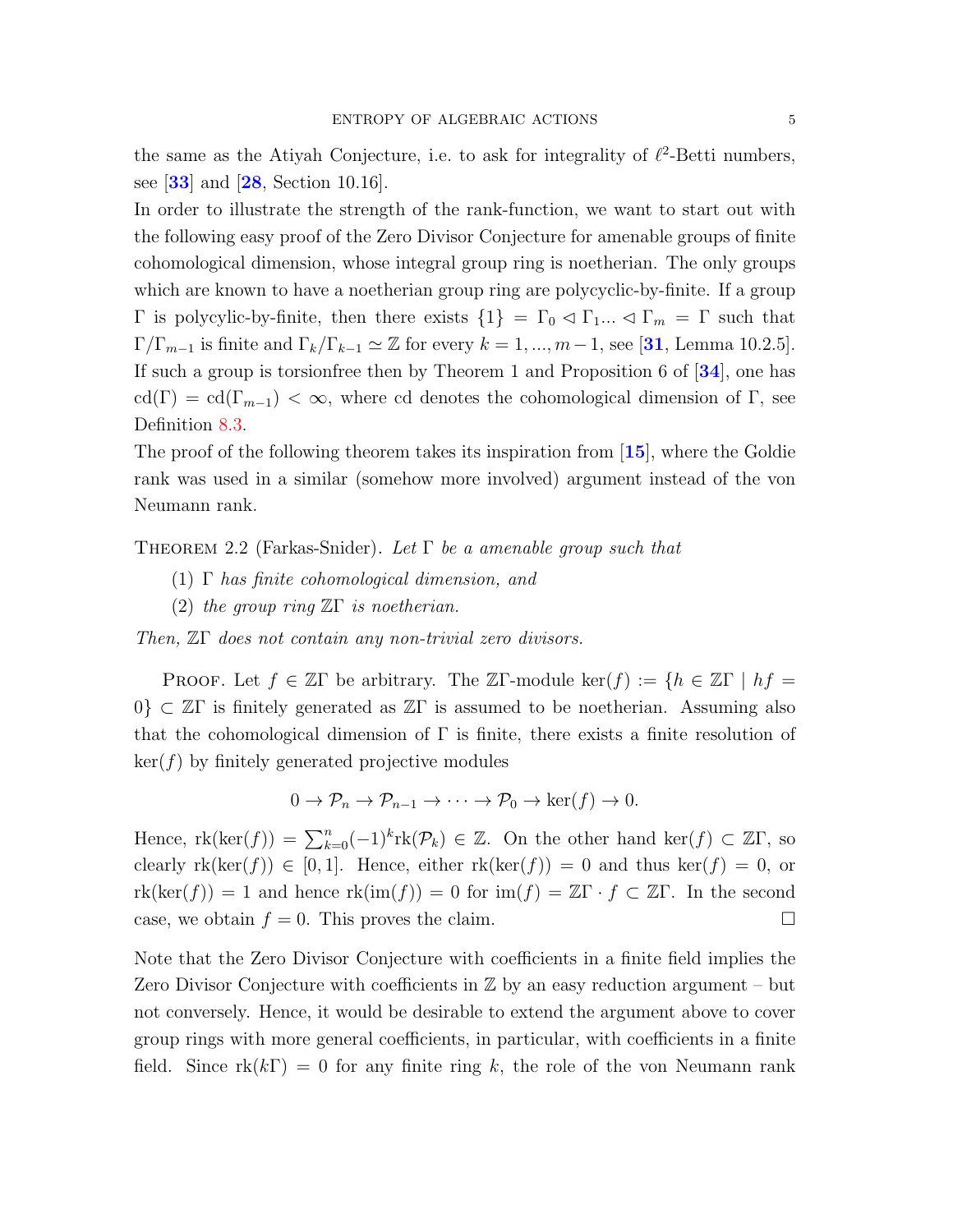has to be played by the torsion. It is clear that we first have to study the abstract properties of  $M \mapsto \rho(M)$  more systematically.

#### 3. Properties of the torsion invariant

<span id="page-7-0"></span>In this short section, we want to mention some general results that are useful in the computation of the torsion in various situations. First of all, if

<span id="page-7-2"></span>
$$
0\to \mathcal{M}'\to \mathcal{M}\to \mathcal{M}''\to 0
$$

is an exact sequence of  $\mathbb{Z}\Gamma$ -modules, then Yuzvinskiı's additivity formula states

(2) 
$$
\rho(\mathcal{M}) = \rho(\mathcal{M}') + \rho(\mathcal{M}'').
$$

A first version of this equation was proved for  $\mathbb{Z}$ -actions by Yuzvinski $\mathbb{Z}$  in [[37](#page-23-0)]. In this most general setup, the formula above has been established in seminal work of Li [[22](#page-23-13)].

Let  $\Gamma$  be an amenable group and M be a countable  $\mathbb{Z}\Gamma$ -module. For any nonempty finite subset  $\mathcal E$  of  $M$ , the function  $F \mapsto \log |\sum_{s \in F} s^{-1} \mathcal E|$  defined on the set of nonempty finite subsets of  $\Gamma$  satisfies the conditions of Ornstein-Weiss lemma [[27](#page-23-9), Theorem 6.1]. Then  $\frac{\log |\sum_{s\in F} s^{-1}\mathcal{E}|}{|F|}$  $\frac{s \in F}{|F|}$  converges to a real number c, denoted by  $\lim_{F} \frac{\log |\sum_{s \in F} s^{-1} \mathcal{E}|}{|F|}$  $\frac{s \in F}{{\vert F \vert}}^s \frac{c}{\vert},$ when F becomes more and more left invariant in the sense that for any  $\varepsilon > 0$ , there exist a nonempty finite subset K of  $\Gamma$  and  $\delta > 0$  such that for any nonempty finite subset F of  $\Gamma$  satisfying  $|KF \setminus F| \leq \delta|F|$  one has  $|\frac{\log|\sum_{s \in F} s^{-1}E|}{|F|} - c| < \varepsilon$ .

The following result of Peters, Theorem 6 in [[32](#page-23-14)], gives an intrinsic description of the entropy of an algebraic action.

<span id="page-7-1"></span>THEOREM 3.1 (Peters). Let  $\Gamma$  be an amenable group and let M be a countable ZΓ-module. Then

$$
\rho(\mathcal{M}) = \sup_{\mathcal{E}} \lim_{F} \frac{\log |\sum_{s \in F} s^{-1} \mathcal{E}|}{|F|},
$$

where  $\mathcal E$  ranges over all nonempty finite subsets of M and  $F \subset \Gamma$  becomes more and more invariant.

Note that Theorem [3.1](#page-7-1) was stated and proved only for the case  $\Gamma = \mathbb{Z}$  in [[32](#page-23-14)], , but the proof there works for general countable amenable groups.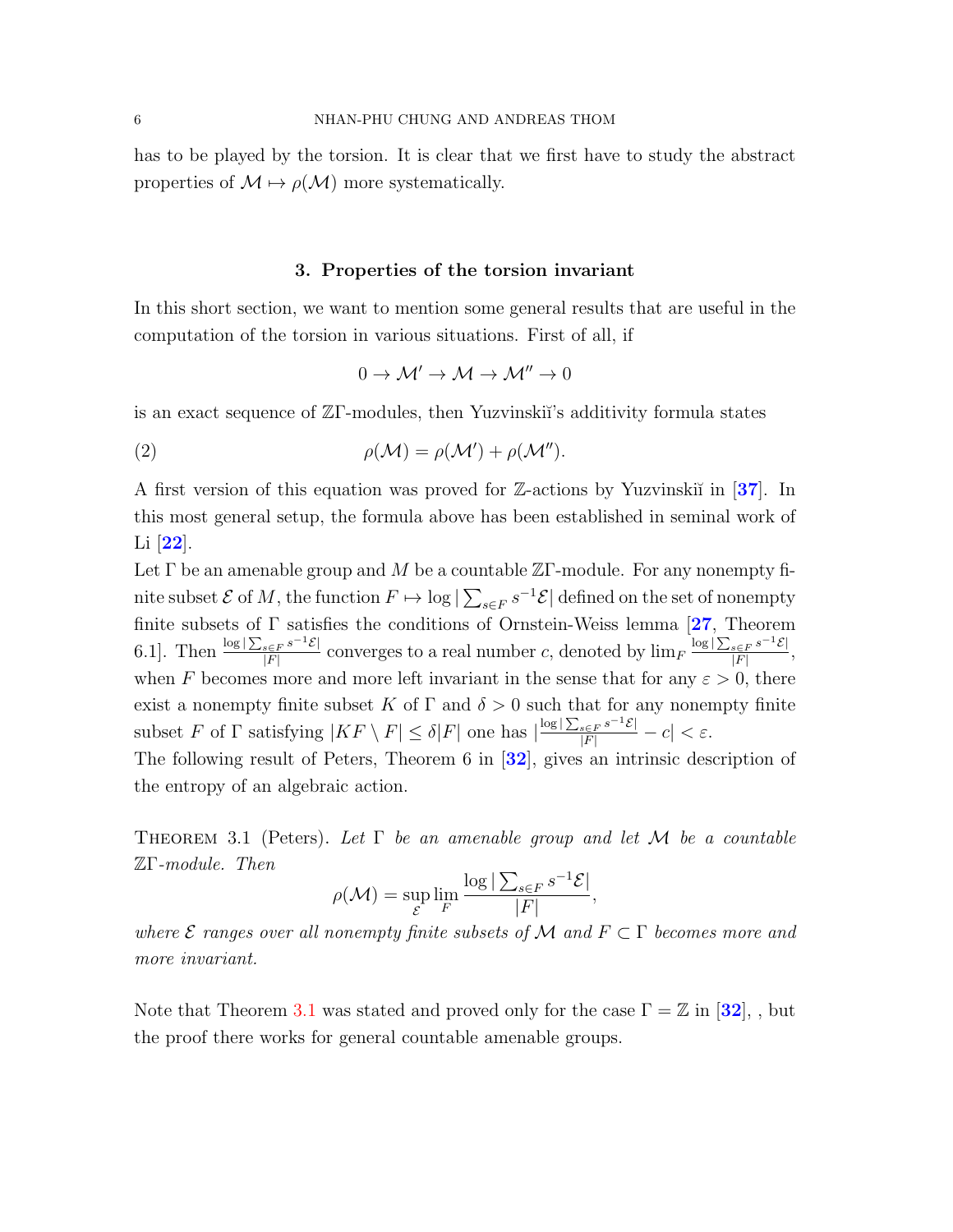<span id="page-8-1"></span>PROPOSITION 3.2. Let  $\mathcal{M}_0 \to \mathcal{M}_1 \to \cdots$  be a sequence of modules and  $\mathcal{M} =$ colim<sub>n</sub> $\mathcal{M}_n$ . Then,

$$
\rho(\mathcal{M}) = \lim_{n \to \infty} \rho(\mathcal{M}'_n) \quad \text{with} \quad \mathcal{M}'_n := \frac{\mathcal{M}_n}{\bigcup_{m \ge n} \ker(\mathcal{M}_n \to \mathcal{M}_m)}
$$

In particular, if the maps  $\mathcal{M}_n \to \mathcal{M}_{n+1}$  are injective for n large enough, then

$$
\rho(\mathcal{M}) = \lim_{n \to \infty} \rho(\mathcal{M}_n).
$$

PROOF. It is clear that  $\mathcal{M}'_n \subset \mathcal{M}$  for all n and  $\cup_n \mathcal{M}'_n = \mathcal{M}$ . Now, Theorem [3.1](#page-7-1) implies the claim.  $\Box$ 

<span id="page-8-2"></span>COROLLARY 3.3. Let  $\mathcal{M}_0, \mathcal{M}_1, \ldots$  be a sequence of  $\mathbb{Z}\Gamma$ -modules. Then,

$$
\rho\left(\bigoplus_{n\geq 0} \mathcal{M}_n\right) = \sum_{n=0}^{\infty} \rho(\mathcal{M}_n).
$$

<span id="page-8-0"></span>PROOF. This is an easy consequence of Theorem [3.1.](#page-7-1)  $\Box$ 

#### 4. Values for the entropy of algebraic actions

In this section, we study the restrictions on the possible values for the torsion of ZΓmodules, provided that  $\Gamma$  is torsionfree and satisfies some form of the Zero Divisor Conjecture. Lemmas [4.1](#page-8-3) and [4.4](#page-9-0) are due to Hanfeng Li. We have the kind permission to include them in this paper.

<span id="page-8-3"></span>LEMMA 4.1. Let k be a finite abelian group. If  $\mathcal{M} \subset k\Gamma$  is a  $\mathbb{Z}\Gamma$ -module, then either  $\mathcal{M} = \{0\}$  or  $\rho(\mathcal{M}) > 0$ . Moreover if  $f \in \mathbb{Z}\Gamma$  has support  $S \subset \Gamma$ , then

$$
\rho(k\Gamma \cdot f) \ge \frac{\log |k|}{|S|^2}.
$$

PROOF. Denote by S the support of f. Let  $F$  be a nonempty finite subset of Γ. Take a maximal subset W of F subject to the condition that the sets  $S^{-1}s$  are pairwise disjoint for  $s \in W$ . Then  $F \subseteq \bigcup_{s \in W} SS^{-1}s$ , and hence  $|W| \geq |F|/|SS^{-1}|$ . Set  $\mathcal{E} = k \cdot f$ . Since the supports of  $s^{-1}f$  are pairwise disjoint for  $s \in W$ , we have

$$
\left|\sum_{s\in F}s^{-1}\mathcal{E}\right|\geq \left|\sum_{s\in W}s^{-1}\mathcal{E}\right| = |k|^{|W|}.
$$

From Peters' Theorem (i.e. Theorem [3.1\)](#page-7-1) we get

$$
\rho(k\Gamma \cdot f) \ge \lim_F \frac{\log |\sum_{s \in F} s^{-1} \mathcal{E}|}{|F|} \ge \liminf_F \frac{\log |k|^{|W|}}{|F|} \ge \frac{\log |k|}{|SS^{-1}|} \ge \frac{\log |k|}{|S|^2} > 0.
$$

.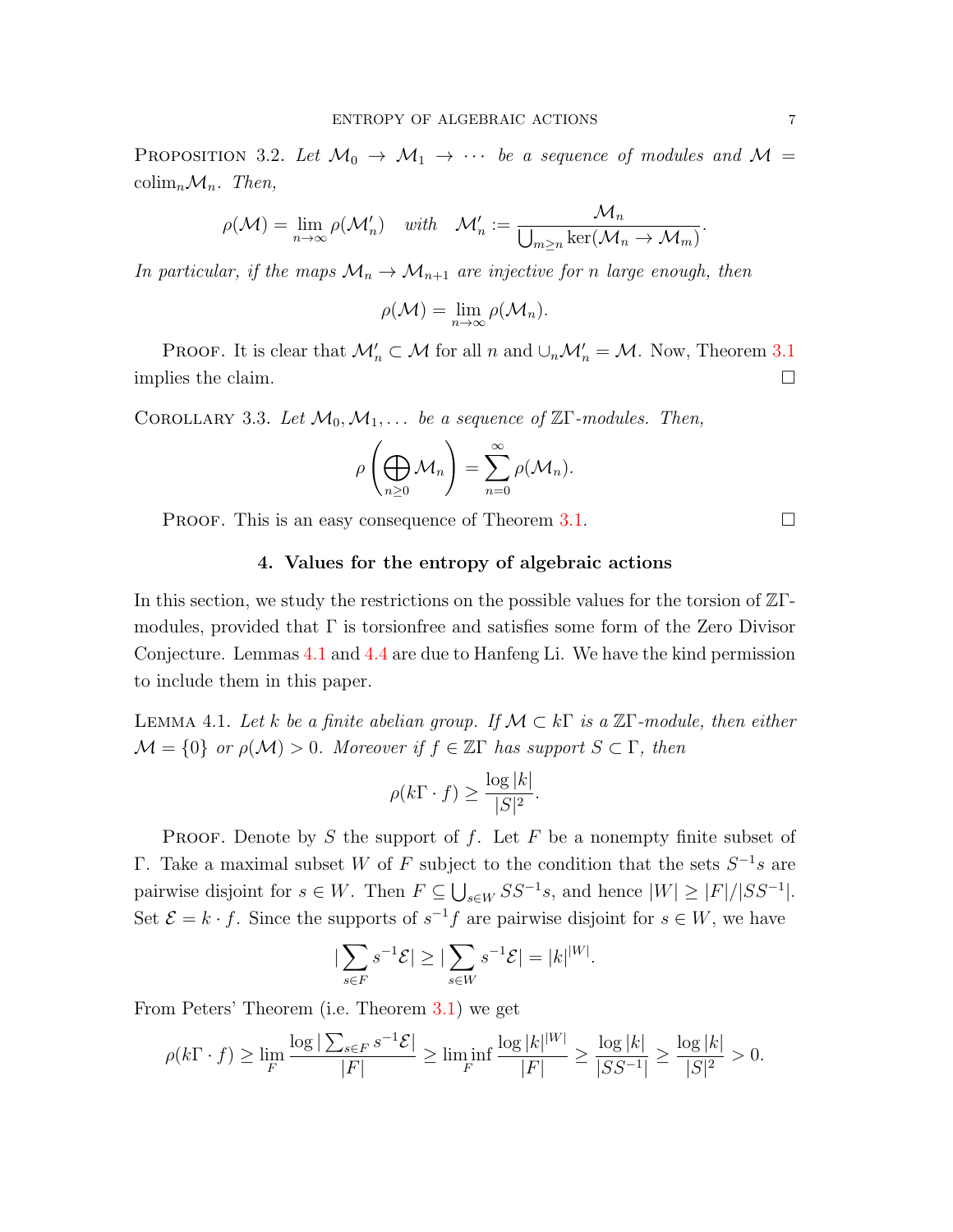This finishes the proof of the lemma.

We are now ready to extend the argument used in Theorem [2.2](#page-6-0) to cover also the case of coefficients in a finite field. Again, it applies to the class of torsionfree polycyclic-by-finite groups, see the work of Farkas-Snider [[15](#page-22-8)] and the references therein.

<span id="page-9-2"></span>THEOREM 4.2. Let k be a finite field. Let  $\Gamma$  be a amenable group such that

- (1)  $\Gamma$  has finite cohomological dimension,
- (2) the group ring  $k\Gamma$  is noetherian, and
- $(3) K_0(k\Gamma) = \mathbb{Z}.$

Then, ZΓ does not contain any non-trivial zero divisors.

PROOF. Let  $f \in k\Gamma$  be arbitrary. The  $k\Gamma$ -module ker $(f) := \{h \in k\Gamma \mid hf =$  $0\} \subset k\Gamma$  is finitely generated as  $k\Gamma$  is noetherian. As the cohomological dimension of Γ is finite, there exists a finite resolution of ker(f) by finitely generated projective  $k$ F-modules

$$
0 \to \mathcal{P}_n \to \mathcal{P}_{n-1} \to \cdots \to \mathcal{P}_0 \to \ker(f) \to 0.
$$

If  $K_0(k\Gamma) = \mathbb{Z}$ , then  $\mathcal{P}_l$  is stably free for each  $0 \leq l \leq n$ . We conclude from this  $\rho(\mathcal{P}_l) \in \log |k| \cdot \mathbb{N}$ . Hence,  $\rho(\ker(f)) = \sum_{l=0}^n (-1)^l \rho(\mathcal{P}_l) \in \log |k| \cdot \mathbb{Z}$ . On the other hand ker(f)  $\subset k\Gamma$ , and so  $\rho(\ker(f)) \in [0, \log |k|]$ . Hence, either  $\rho(\ker(f)) = 0$  and thus ker(f) = 0 by Lemma [4.1,](#page-8-3) or  $\rho(\ker(f)) = \log |k|$  and hence  $\rho(\text{im}(f)) = 0$ . Since  $\lim(f) = k \Gamma \cdot f \subset k \Gamma$ , Lemma [4.1](#page-8-3) implies  $f = 0$  in the second case. This proves the claim.  $\Box$ 

The preceding result is well-known but was not covered by the results in [[15](#page-22-8)]. However, the work of Farkas-Snider has been extended to a more general situation as follows:

<span id="page-9-1"></span>THEOREM 4.3 (Kropholler-Linnell-Moody, Theorem 1.4 in [[19](#page-22-9)]). Let  $\Gamma$  be a torsionfree elementary amenable group and let k be a skew field. The group ring k $\Gamma$  does not contain zero-divisors.

The following lemma provides the link between the Zero Divisor Conjecture and the quantization of the values for the entropy.

<span id="page-9-0"></span>LEMMA 4.4. Let k be a finite field and  $\Gamma$  be a countable amenable group. Then the following are equivalent: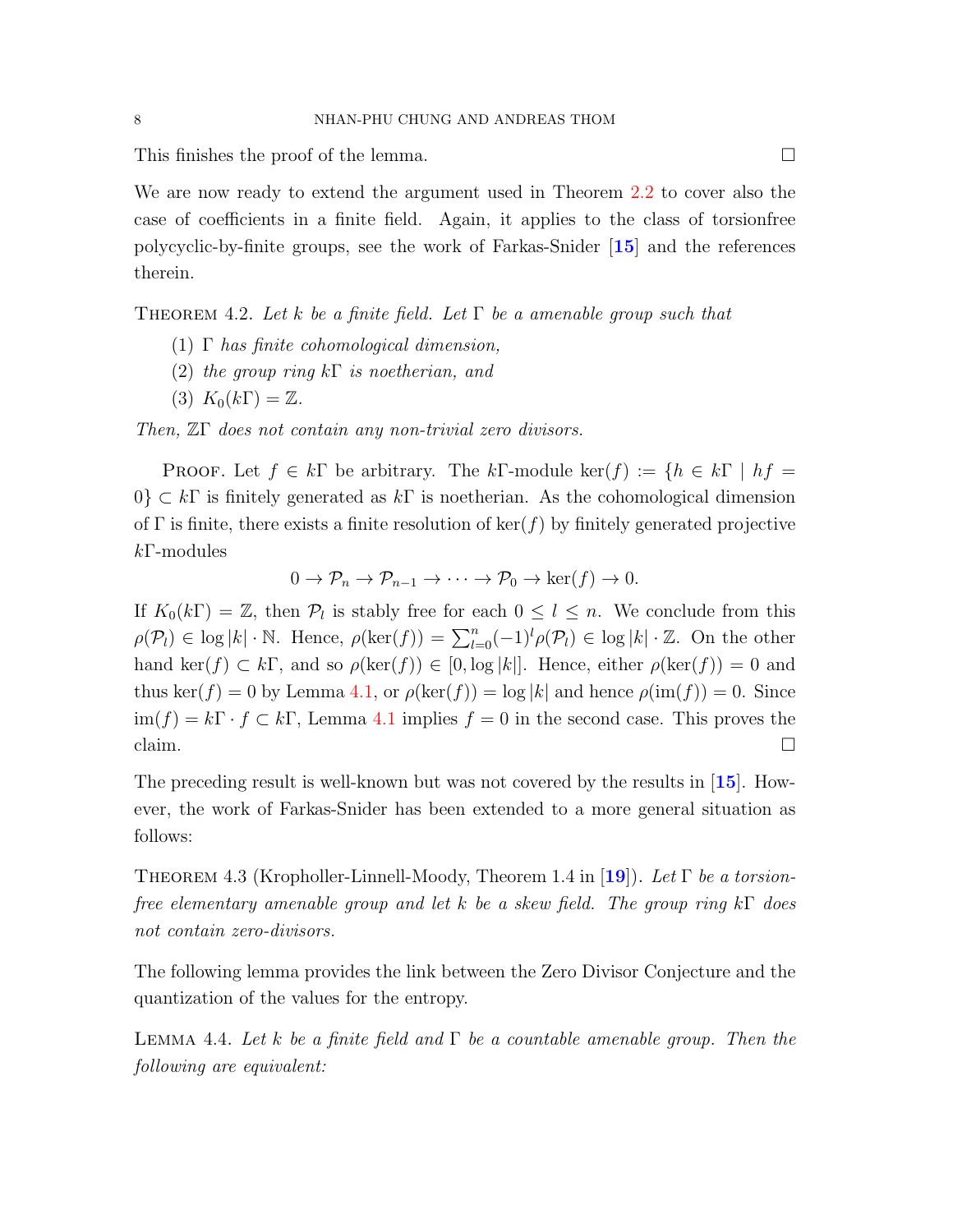- (1) For any kΓ-module M, treating M as a left  $\mathbb{Z}[\Gamma]$ -module, one has that  $\rho(\mathcal{M})/\log|k|$  is either an integer or  $\infty$ ;
- (2) For any finitely generated kΓ-module M, treating M as a  $\mathbb{Z} \Gamma$ -module, one has that  $\rho(\mathcal{M})/\log|k|$  is an integer;
- (3) For any nonzero left ideal  $\mathcal J$  of kΓ, treating kΓ/ $\mathcal J$  as a ZΓ-module, one has  $\rho(k\Gamma/\mathcal{J})=0;$
- (4) For any nonzero f in kΓ, treating  $k\Gamma/k\Gamma f$  as a  $\mathbb{Z}\Gamma$ -module, one has  $\rho(k\Gamma/k\Gamma f) =$  $0:$
- (5)  $k\Gamma$  contains no zero-divisors.

PROOF.  $(2) \Rightarrow (1)$ : Proposition [3.2](#page-8-1) says that for any ZΓ-module M, which is the union of an increasing sequence  $\{\mathcal{M}_n\}_{n\in\mathbb{N}}$  of sub-ZΓ-modules, one has  $\rho(\mathcal{M}) =$  $\lim_{n\to\infty}\rho(\mathcal{M}_n).$ 

(1)⇒(2): For any  $n \in \mathbb{N}$ , the natural action of  $\Gamma$  on  $\widehat{(k\Gamma)^n}$  is the full Bernoulli shift with  $|k|^n$  symbols, and thus has topological entropy  $n \log |k|$ . It follows that for any finitely generated left kΓ-module M, one has  $\rho(\mathcal{M}) < \infty$ .

 $(3) \Rightarrow (2)$ : From the Yuzvinskiĭ additivity formula, for any ZΓ-module M and any sub-ZΓ-module M', one has  $\rho(M) = \rho(M') + \rho(M/M')$ . Then by induction on the number of generators we get the conclusion.

 $(2) \Rightarrow (3)$ : Let  $\mathcal J$  be a non-zero left ideal of kΓ. Take a non-zero f in  $\mathcal J$ . Since  $k\Gamma f\subset\mathcal{J}$ , it follows from Lemma [4.1,](#page-8-3) that  $\rho(\mathcal{J})>0$ . From the Yuzvinskiı̆ additivity formula, we have

$$
\rho(\mathcal{J}) + \rho(k\Gamma/\mathcal{J}) = \rho(k\Gamma) = \log|k|.
$$

Hence, we conclude  $\rho(k\Gamma/\mathcal{J})=0$ .

(4)⇒(3): Let  $\mathcal J$  be a non-zero left ideal of kΓ. Take a nonzero f in  $\mathcal J$ . Then  $\rho(k\Gamma/k\Gamma f) \geq \rho(k\Gamma/\mathcal{J}).$ 

$$
(3) \Rightarrow (4)
$$
 is trivial.

 $(4) \Rightarrow (5)$ : Let  $f \in k\Gamma$  be non-zero. Denote by W the left ideal of  $k\Gamma$  consisting of  $g \in k\Gamma$  satisfying  $gf = 0$ . From the Yuzvinski<sub>v</sub> additivity formula we have

$$
\rho(\mathcal{W}) + \rho(k\Gamma f) = \rho(k\Gamma) < \infty
$$

and

$$
\rho(k\Gamma f) + \rho(k\Gamma/k\Gamma f) = \rho(k\Gamma) < \infty.
$$

Thus  $\rho(\mathcal{W}) = \rho(k\Gamma/k\Gamma f)$ . Assuming (4), we get  $\rho(\mathcal{W}) = 0$ , and hence  $\mathcal{W} = 0$ .  $(5) \Rightarrow (4)$ : Assuming (5), we get  $\rho(k\Gamma/k\Gamma f) = 0$ .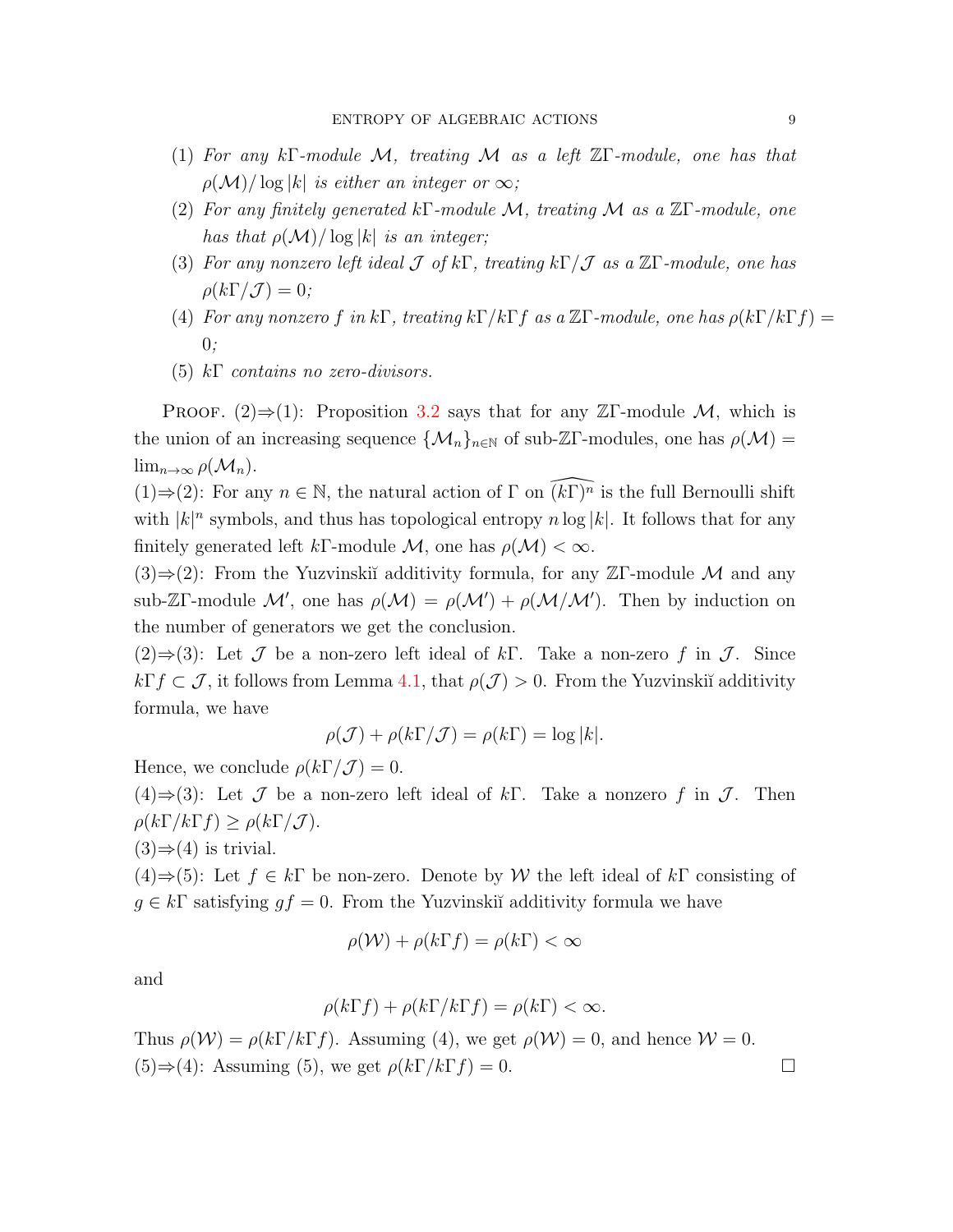<span id="page-11-1"></span>REMARK 4.5. It is clear that an identical argument (using the von Neumann rank instead of the torsion) shows that Question [2.1](#page-5-1) is indeed equivalent to the Zero Divisor Conjecture with coefficients in Z.

Let us record the following corollary of Lemma [4.4](#page-9-0) and Theorem [4.3.](#page-9-1)

COROLLARY 4.6. Let  $\Gamma$  be a torsion free elementary amenable group and let M be a left  $\mathbb{Z}\Gamma$ -module such that  $p\mathcal{M} = \{pm \mid m \in \mathcal{M}\}=0$  for some prime p. Then,  $p(\mathcal{M})$ is a multiple of  $log(p)$  or  $\infty$ .

We conjecture that the preceding corollary holds for all torsionfree amenable groups – in view of Lemma [4.4](#page-9-0) this is equivalent to the Zero Divisor Conjecture. Elek obtained the preceding result for poly- $\mathbb Z$  groups in [[10](#page-22-10), Proposition 11.2], compare also [[11](#page-22-11)] and Theorem [4.2.](#page-9-2)

<span id="page-11-2"></span>QUESTION 4.7. Let  $\Gamma$  be a torsionfree amenable group. Is there a constant  $c > 0$ , such that  $\rho(\mathcal{M}) > c$  for every left  $\mathbb{Z}\Gamma$ -module M unless  $\rho(\mathcal{M}) = 0$ ?

Note that a positive answer to this question has some formal analogy with Question [2.1](#page-5-1) and hence Atiyah's conjecture about the integrality of  $\ell^2$ -Betti numbers for torsionfree groups, see for example [[33](#page-23-10)] for details. However, for  $G = \mathbb{Z}$ , Question [4.7](#page-11-2) is equivalent to Lehmer's famous question about the minimal Mahler measure of a polynomial with integer coefficients and no cyclotomic factors. The case  $G = \mathbb{Z}^d$ can be reduced to the case  $\mathbb Z$  by results of Lawton, [[21](#page-23-15)].

#### 5. The decomposition into primary components

<span id="page-11-0"></span>From now on we write  $\mu_p := \mathbb{Z}[\frac{1}{n}]$  $\frac{1}{p}$ /Z. Note that there is an exact sequence

$$
0 \to \mathbb{Z} \to \mathbb{Z}[1/p] \to \mu_p \to 0,
$$

which induces an exact sequence

<span id="page-11-3"></span>(3) 
$$
0 \to \text{Tor}(\mu_p, \mathcal{M}) \to \mathcal{M} \to \mathbb{Z}[1/p] \otimes_{\mathbb{Z}} \mathcal{M} \to \mu_p \otimes_{\mathbb{Z}} \mathcal{M} \to 0,
$$

for any abelian group M. Here, we have  $Tor(\mu_p, \mathcal{M}) = \{x \in \mathcal{M} \mid \exists k \in \mathbb{N} \ p^k x = 0\}.$ If M is a ZΓ-module satisfying  $\rho(\mathcal{M}) < \infty$ , we set

$$
\rho_p(\mathcal{M}) := \rho(\text{Tor}(\mu_p, \mathcal{M})) - \rho(\mu_p \otimes_{\mathbb{Z}} \mathcal{M}).
$$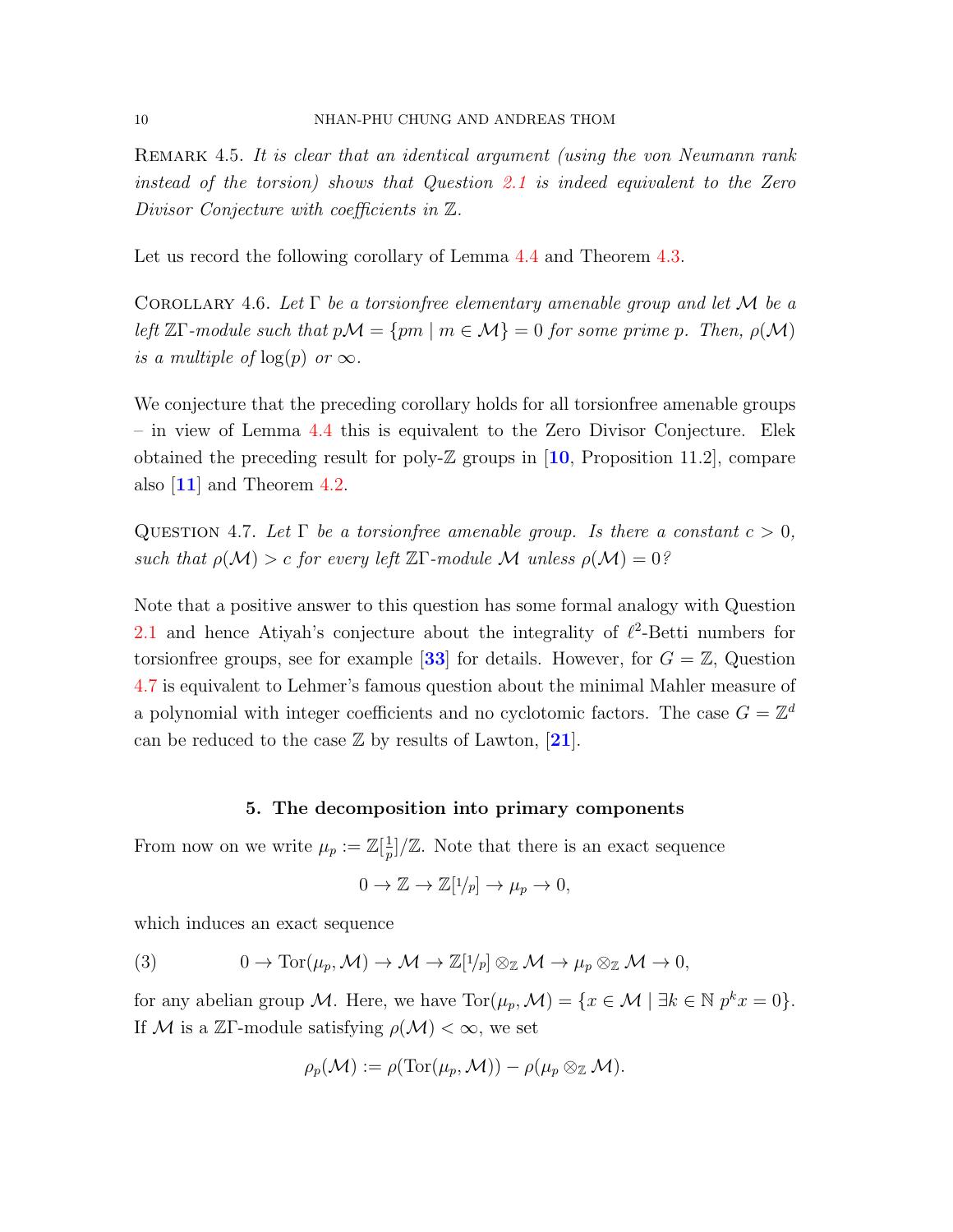If  $\rho_p(\mathcal{M})$  is defined, we get from Yuzvinski<sup>'</sup>s additivity formula [\(2\)](#page-7-2) and the exact sequence in [\(3\)](#page-11-3) that

(4) 
$$
\rho(\mathcal{M}) = \rho(\mathbb{Z}[1/p] \otimes_{\mathbb{Z}} \mathcal{M}) + \rho_p(\mathcal{M}).
$$

<span id="page-12-1"></span>LEMMA 5.1. For any ZΓ-module M such that  $\rho_p(\mathcal{M})$  is defined, we have  $\rho_p(\mathcal{M}) \geq 0$ . Moreover, if M does not contain p-torsion, then  $\rho_p(\mathcal{M}) = 0$ .

PROOF. We have

<span id="page-12-0"></span>
$$
\mathbb{Z}[1/p] \otimes_{\mathbb{Z}} \mathcal{M} = \mathrm{colim}_{n}(\mathcal{M} \stackrel{p}{\to} \mathcal{M} \stackrel{p}{\to} \cdots).
$$

Now, Proposition [3.2](#page-8-1) implies that  $\rho(\mathbb{Z}[1/p]\otimes_{\mathbb{Z}}\mathcal{M})\leq \rho(\mathcal{M})$  and hence  $\rho_p(\mathcal{M})\geq 0$  from [\(4\)](#page-12-0). If M does not contain p-torsion, then  $\text{Tor}(\mu_p,\mathcal{M})=0$  and hence  $\rho_p(\mathcal{M})=0$ . This finishes the proof.  $\Box$ 

In anology to the finite places, we set  $\rho_{\infty}(\mathcal{M}) = \rho(\mathbb{Q} \otimes_{\mathbb{Z}} \mathcal{M})$  for any ZΓ-module M. Our main observation is now:

<span id="page-12-2"></span>THEOREM 5.2. Let  $M$  be a  $\mathbb{Z}\Gamma$ -module with finite torsion. Then, we have

(5) 
$$
\rho(\mathcal{M}) = \rho_{\infty}(\mathcal{M}) + \sum_{p} \rho_{p}(\mathcal{M}).
$$

Moreover, for any exact sequence  $0 \to \mathcal{M}' \to \mathcal{M} \to \mathcal{M}'' \to 0$  of  $\mathbb{Z}\Gamma$ -modules with finite torsion, we have  $\rho_p(\mathcal{M}) = \rho_p(\mathcal{M}') + \rho_p(\mathcal{M}'')$  for any prime p, and  $\rho_\infty(\mathcal{M}) =$  $\rho_{\infty}(\mathcal{M}') + \rho_{\infty}(\mathcal{M}'').$ 

PROOF. From the sequence

$$
0 \to \mathbb{Z} \to \mathbb{Q} \to \bigoplus_{p} \mu_p \to 0
$$

we obtain the exact sequence

$$
0 \to \bigoplus_{p} \text{Tor}(\mu_{p}, \mathcal{M}) \to \mathcal{M} \to \mathbb{Q} \otimes_{\mathbb{Z}} \mathcal{M} \to \bigoplus_{p} (\mu_{p} \otimes_{\mathbb{Z}} \mathcal{M}) \to 0.
$$

Using now Yuzvinski<sup> $\gamma$ </sup>'s additivity formula [\(2\)](#page-7-2) and Corollary [3.3,](#page-8-2) we obtain the desired formula. Since  $\mathcal{M} \mapsto \mathbb{Z}[1/p] \otimes_{\mathbb{Z}} \mathcal{M}$  is exact,  $\mathcal{M} \mapsto \rho(\mathbb{Z}[1/p] \otimes_{\mathbb{Z}} \mathcal{M})$  is additive on exact sequences by [\(2\)](#page-7-2). Now, Equation [\(4\)](#page-12-0) implies that  $\mathcal{M} \mapsto \rho_p(\mathcal{M})$  must be additive as well. Again, since  $\mathcal{M} \to \mathbb{Q} \otimes_{\mathbb{Z}} \mathcal{M}$  is exact, [\(2\)](#page-7-2) implies that  $\mathcal{M} \to \rho_{\infty}(\mathcal{M})$ is additive. This proves the theorem.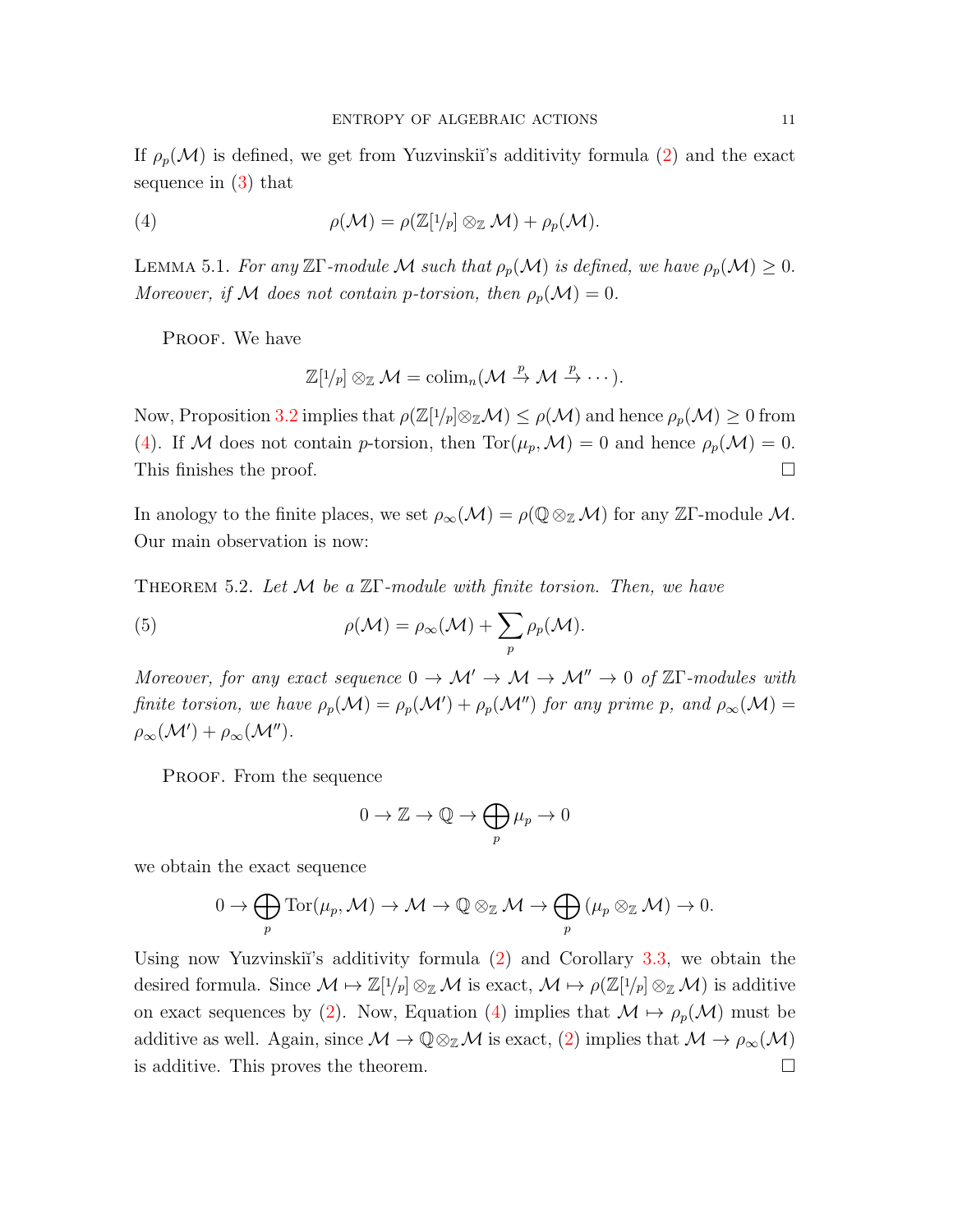Naturally, the question arises whether the quantities  $\rho_p$  and  $\rho_\infty$  can be computed in special cases such as  $\mathcal{M} = \mathbb{Z}\Gamma/\mathbb{Z}\Gamma f$  for a non-zero-divisor  $f \in \mathbb{Z}\Gamma$ . For  $f \in \mathbb{Z}\Gamma$ , we define  $|f|_p$  to be the largest integer  $k \in \mathbb{N}$ , such that  $p^{-k} f \in \mathbb{Z}\Gamma$ . We set for any prime number p or  $\infty$ ,

<span id="page-13-0"></span>
$$
L_p(f) := \rho_p(\mathbb{Z}\Gamma/\mathbb{Z}\Gamma f).
$$

Our next aim is to establish a computation of  $L_p(f)$  for torsion free elementary amenable groups.

THEOREM 5.3. Let  $\Gamma$  be a torsion free elementary amenable group and let  $f \in \mathbb{Z}\Gamma$  be non-zero. Then, for any prime number p, we get:

(6) 
$$
\rho_p(\mathbb{Z}\Gamma/\mathbb{Z}\Gamma f) = |f|_p \cdot \log(p).
$$

**PROOF.** Under the assumptions on  $\Gamma$ ,  $k\Gamma$  does not have any non-zero-divisors if k is an integral domain, see [[19](#page-22-9)]. This implies that  $|fg|_p = |f|_p + |g|_p$  for any nonzero  $f, g \in \mathbb{Z}\Gamma$ . In order to show this, we may assume that  $|f|_p = |g|_p = 0$ . Indeed, if  $|fg|_p > 0$ , then the reduction of f mod p would be a non-trivial zero-divisor in  $(\mathbb{Z}/p\mathbb{Z})\Gamma$ . Hence, we get  $|fg|_p \leq |f|_p + |g|_p$  for all non-zero  $f, g \in \mathbb{Z}\Gamma$ . The other inequality is obvious.

In this situation, there is an exact sequence

$$
0 \to \mathbb{Z}\Gamma/\mathbb{Z}\Gamma g \to \mathbb{Z}\Gamma/\mathbb{Z}\Gamma gf \to \mathbb{Z}\Gamma/\mathbb{Z}\Gamma f \to 0
$$

for any non-zero  $f, g \in \mathbb{Z}\Gamma$ . Hence, Yuzvinskii's additivity formula implies  $L_p(fg)$  =  $L_p(f)+L_p(g)$  for any non-zero  $f, g \in \mathbb{Z}\Gamma$ . Since  $\mu_p \otimes_{\mathbb{Z}} \mathcal{M} = \mathcal{M}$  and  $\mathbb{Z}[1/p] \otimes_{\mathbb{Z}} \mathcal{M} = \{0\}$ for  $\mathcal{M} := (\mathbb{Z}/p\mathbb{Z})\Gamma$ , we get  $L_p(p) = \log(p)$ .

Thus – knowing that both sides of the Equation  $(6)$  are additive – we may assume that  $|f|_p = 0$  in order to establish Equation [\(6\)](#page-13-0). We claim that in this case,  $\mathbb{Z}\Gamma/\mathbb{Z}\Gamma f$ does not contain any p-torsion. Indeed, if  $ph = gf$  for some non-zero  $g, h \in \mathbb{Z}\Gamma$ , then the image of g in  $(\mathbb{Z}/p\mathbb{Z})\Gamma$  is a zero-divisor. Hence,  $|g|_p \geq 1$  and h represents zero in  $\mathbb{Z}\Gamma/\mathbb{Z}\Gamma f$  as  $h = (g/p)f$  and  $g/p \in \mathbb{Z}\Gamma$ .

However, if  $\mathbb{Z}\Gamma/\mathbb{Z}\Gamma f$  does not contain p-torsion, then  $\rho_p(\mathbb{Z}\Gamma/\mathbb{Z}\Gamma f) = 0$  by Lemma [5.1.](#page-12-1) This proves the claim.

More generally, we can interpret  $L_p(f) = \rho_p(\mathbb{Z}\Gamma/\mathbb{Z}\Gamma f)$  as an analogue of the Fredholm index of an operator.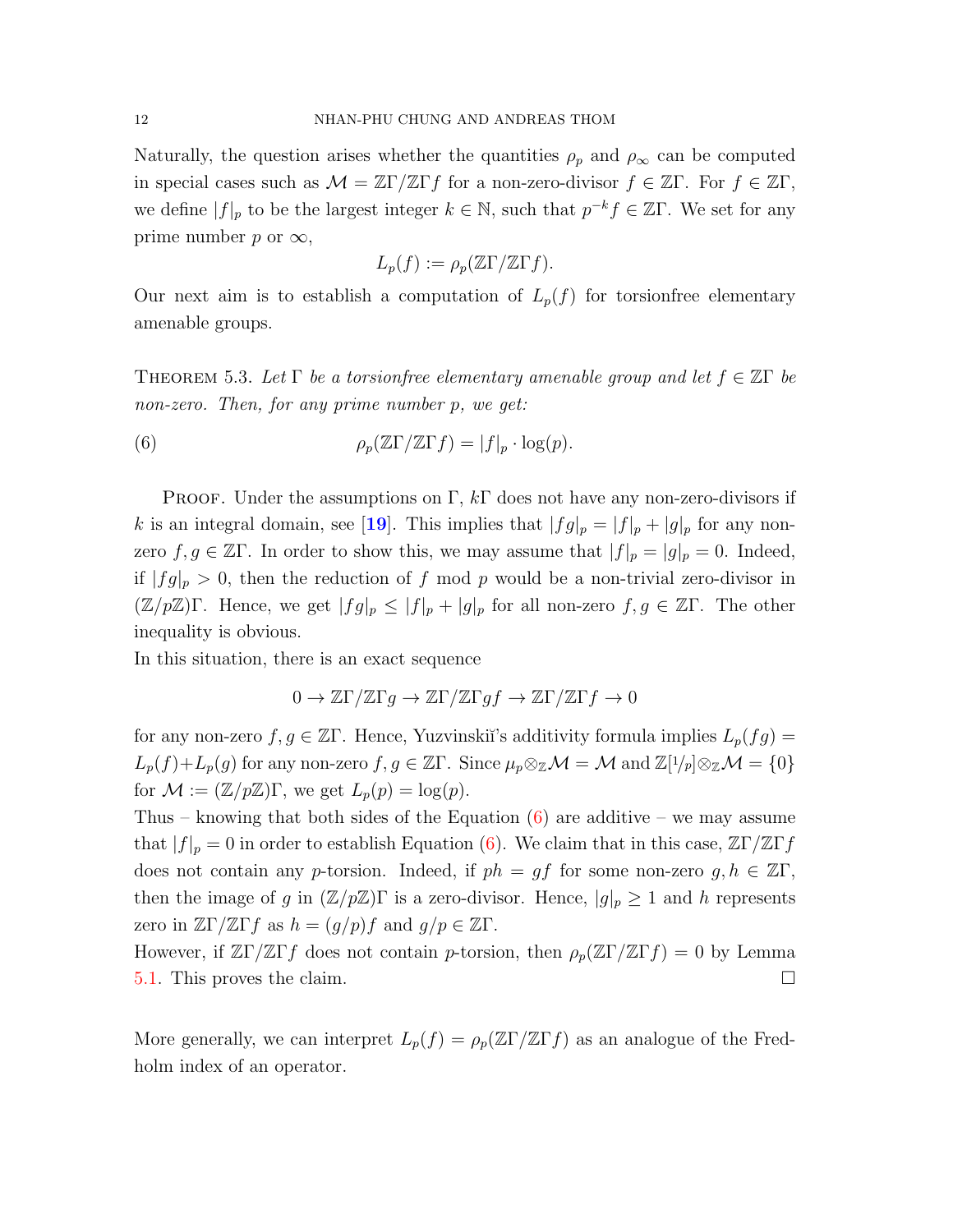PROPOSITION 5.4. Let  $\Gamma$  be an amenable group and  $f \in \mathbb{Z}\Gamma$  be a non-zero-divisor. Then, we have

$$
L_p(f) = \rho(\ker(f: \mu_p \Gamma \to \mu_p \Gamma)) - \rho(\text{coker}(f: \mu_p \Gamma \to \mu_p \Gamma)).
$$

PROOF. The snake lemma applied to the diagram

$$
0 \longrightarrow \mathbb{Z}\Gamma \longrightarrow \mathbb{Z}[1/p]\Gamma \longrightarrow \mu_p \Gamma \longrightarrow 0
$$
  
\n
$$
\downarrow f \qquad \qquad \downarrow f \qquad \qquad \downarrow f
$$
  
\n
$$
0 \longrightarrow \mathbb{Z}\Gamma \longrightarrow \mathbb{Z}[1/p]\Gamma \longrightarrow \mu_p \Gamma \longrightarrow 0
$$

yields an exact sequence

$$
0 \to \ker(f \colon \mu_p \Gamma \to \mu_p \Gamma) \to \mathbb{Z}\Gamma/\mathbb{Z}\Gamma f \to \mathbb{Z}[1/p] \otimes_{\mathbb{Z}} \mathbb{Z}\Gamma/\mathbb{Z}\Gamma f \to \mathrm{coker}(f \colon \mu_p \Gamma \to \mu_p \Gamma) \to 0.
$$
  
Hence, we get

Hence, we get

$$
L_p(f) = \rho_p(\mathbb{Z}\Gamma/\mathbb{Z}\Gamma f) = \rho(\mathbb{Z}\Gamma/\mathbb{Z}\Gamma f) - \rho(\mathbb{Z}[1/p] \otimes_{\mathbb{Z}} \mathbb{Z}\Gamma/\mathbb{Z}\Gamma f) =
$$
  
=  $\rho(\ker(f : \mu_p \Gamma \to \mu_p \Gamma)) - \rho(\text{coker}(f : \mu_p \Gamma \to \mu_p \Gamma)).$ 

This finishes the proof.

#### 6. Computations for the entropy of QΓ-modules

<span id="page-14-0"></span>Let denote by  $s(\mathbb{Z}\Gamma)$  the set of non-zero-divisors in the ring  $\mathbb{Z}\Gamma$  and similarly by  $s(\mathbb{Q}\Gamma)$  the set of non-zero-divisors in  $\mathbb{Q}\Gamma$ . Clearly,  $s(\mathbb{Z}\Gamma)$  and  $s(\mathbb{Q}\Gamma)$  are monoids. For any  $f, g \in s(\mathbb{Z}\Gamma)$  we have

$$
0 \to \mathbb{Z}\Gamma/\mathbb{Z}\Gamma g \to \mathbb{Z}\Gamma/\mathbb{Z}\Gamma gf \to \mathbb{Z}\Gamma/\mathbb{Z}\Gamma f \to 0
$$

and using Theorem [5.2,](#page-12-2) we get  $L_p(fg) = L_p(f) + L_p(g)$ , for all prime numbers p and  $\infty$ . It is obvious that  $L_p$  has a unique extension to  $s(\mathbb{Q}\Gamma)$ , satisfying the same additivity property.

<span id="page-14-1"></span>THEOREM 6.1. Let  $\Gamma$  be an amenable group and  $f \in \mathbb{Q}\Gamma$  be a non zero divisor. Then,

$$
\rho(\mathbb{Q}\Gamma/\mathbb{Q}\Gamma f) = \log \det_{\Gamma}(f) - \sum_{p} L_p(f)
$$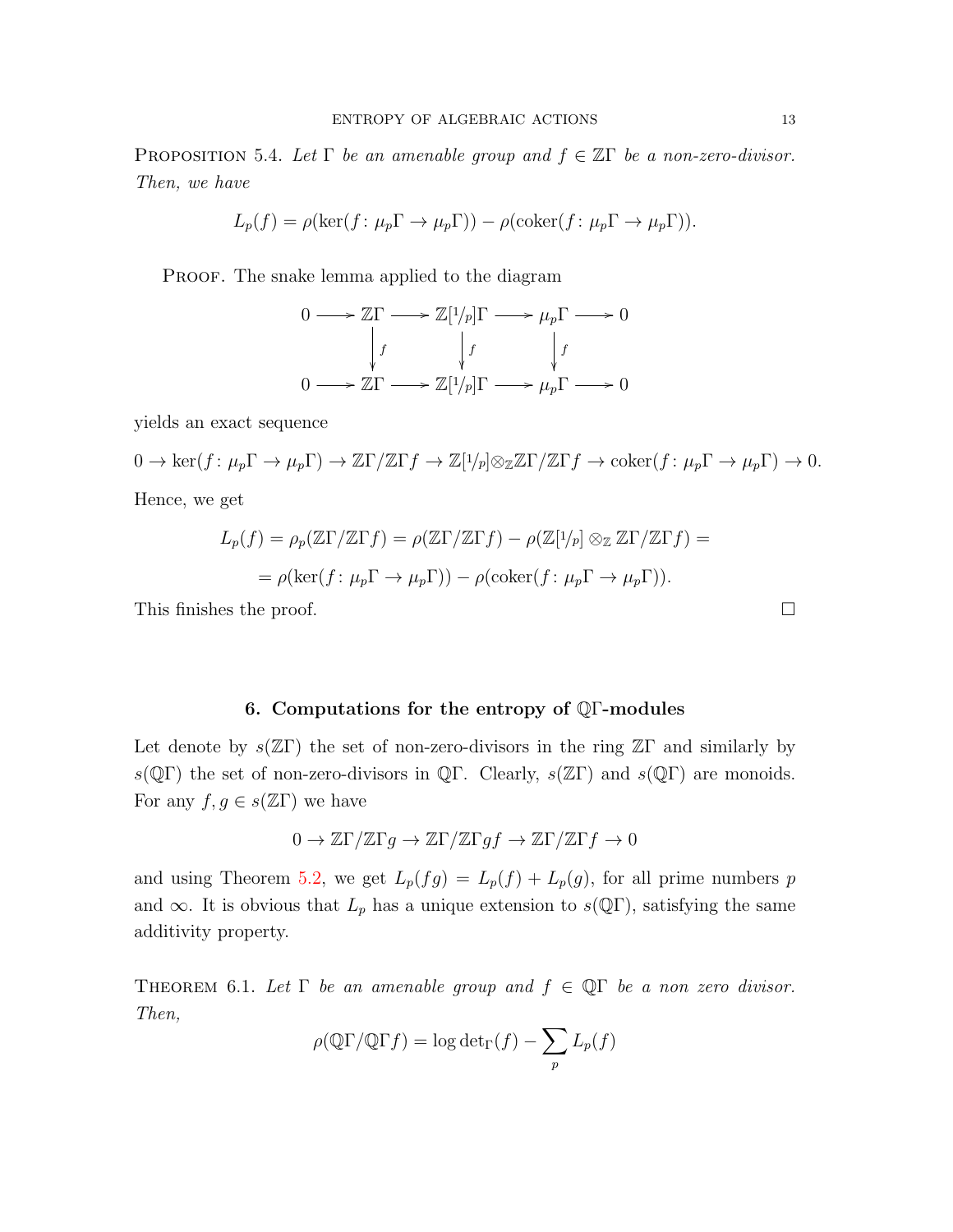**PROOF.** Let  $n \in \mathbb{N}$  be such that  $h := nf \in \mathbb{Z}\Gamma$ . Now,  $\mathbb{Q}\Gamma/\mathbb{Q}\Gamma f = \mathbb{Q}\Gamma/\mathbb{Q}\Gamma h$  and  $\mathbb{Q}\Gamma/\mathbb{Q}\Gamma f = \mathbb{Q} \otimes_{\mathbb{Z}} (\mathbb{Z}\Gamma/\mathbb{Z}\Gamma h)$ . Hence, we get

$$
\rho(\mathbb{Q}\Gamma/\mathbb{Q}\Gamma f) = \log \det_{\Gamma}(nf) - \sum_{p} L_p(nf)
$$

by Theorem [5.2](#page-12-2) applied to  $\mathcal{M} = \mathbb{Z}\Gamma/\mathbb{Z}\Gamma h$  and [[24](#page-23-3), Theorem 1.2]. Now, clearly  $\log n = \sum_{p} L_p(n)$ , so that we get the desired conclusion.

REMARK 6.2. Theorem [6.1](#page-14-1) also holds for every non-zero-divisor  $f \in M_n(\mathbb{Q}\Gamma)$  and  $n \in \mathbb{N}$ .

COROLLARY 6.3. Let  $\Gamma$  be a torsion free elementary amenable group and  $f = \sum_{\gamma} f_{\gamma} \gamma \in$ QΓ non-zero. Let us write  $f_{\gamma} = \frac{a_{\gamma}}{b_{\gamma}}$  $\frac{a_{\gamma}}{b_{\gamma}}$  with  $a_{\gamma}, b_{\gamma} \in \mathbb{Z}$  coprime. Then

$$
\rho(\mathbb{Q}\Gamma/\mathbb{Q}\Gamma f) = \log \det_{\Gamma}(f) - \log(\gcd\{a_{\gamma} \mid \gamma \in \Gamma\}) + \log(\operatorname{lcm}\{b_{\gamma} \mid \gamma \in \Gamma\}).
$$

**PROOF.** If  $\Gamma$  is torsionfree elementary amenable and  $f \in \mathbb{Q}\Gamma$  non-zero, then  $L_p(f) = |f|_p \cdot \log(p)$ , i.e. for  $f = \sum_{\gamma} f_{\gamma} \gamma$  we have  $L_p(f) = \min\{|f_{\gamma}|_p \mid \gamma \in \Gamma\} \cdot \log(p)$ , where  $\lfloor \cdot \rfloor_p$  denotes the usual *p*-adic valuation. Thus, we obtain

(7) 
$$
\rho(\mathbb{Q}\Gamma/\mathbb{Q}\Gamma f) = \log \det_{\Gamma}(f) - \sum_{p} |f|_{p} \cdot \log(p).
$$

This proves the claim.

Let us mention the following computation, which can be reduced to the previous corollary.

LEMMA 6.4 (Lind-Ward, see [[25](#page-23-4)]). Let  $a \in GL_n\mathbb{Q}$  and consider  $t - a \in M_n(\mathbb{Q}[\mathbb{Z}]).$ Then,

$$
L_p(t-a) = L_p(\chi_a(t)) = -k \cdot \log(p),
$$

where  $\chi_a(t)$  denotes the characteristic polynomial of the matrix a and k is the largest natural number so that  $p^k$  divides the denominator of some coefficient of  $\chi_A(t)$ .

We conjecture that for every positive  $f \in \mathbb{Z}\Gamma$ , the quantity  $L_p(f)$  can be computed locally on Γ. More precisely,

$$
L_p(f) = \lim_{F} \frac{\log |\det(f_F)|_p}{|F|}
$$

in analogy to one of the main results in [[24](#page-23-3)]. Here, for any  $f \in \mathbb{Z}\Gamma$  and finite subset  $F \subset \Gamma$ ,  $f_F$  denotes the  $F \times F$ -matrix, which is obtained from f by restriction to  $\mathbb{Z}F \subset$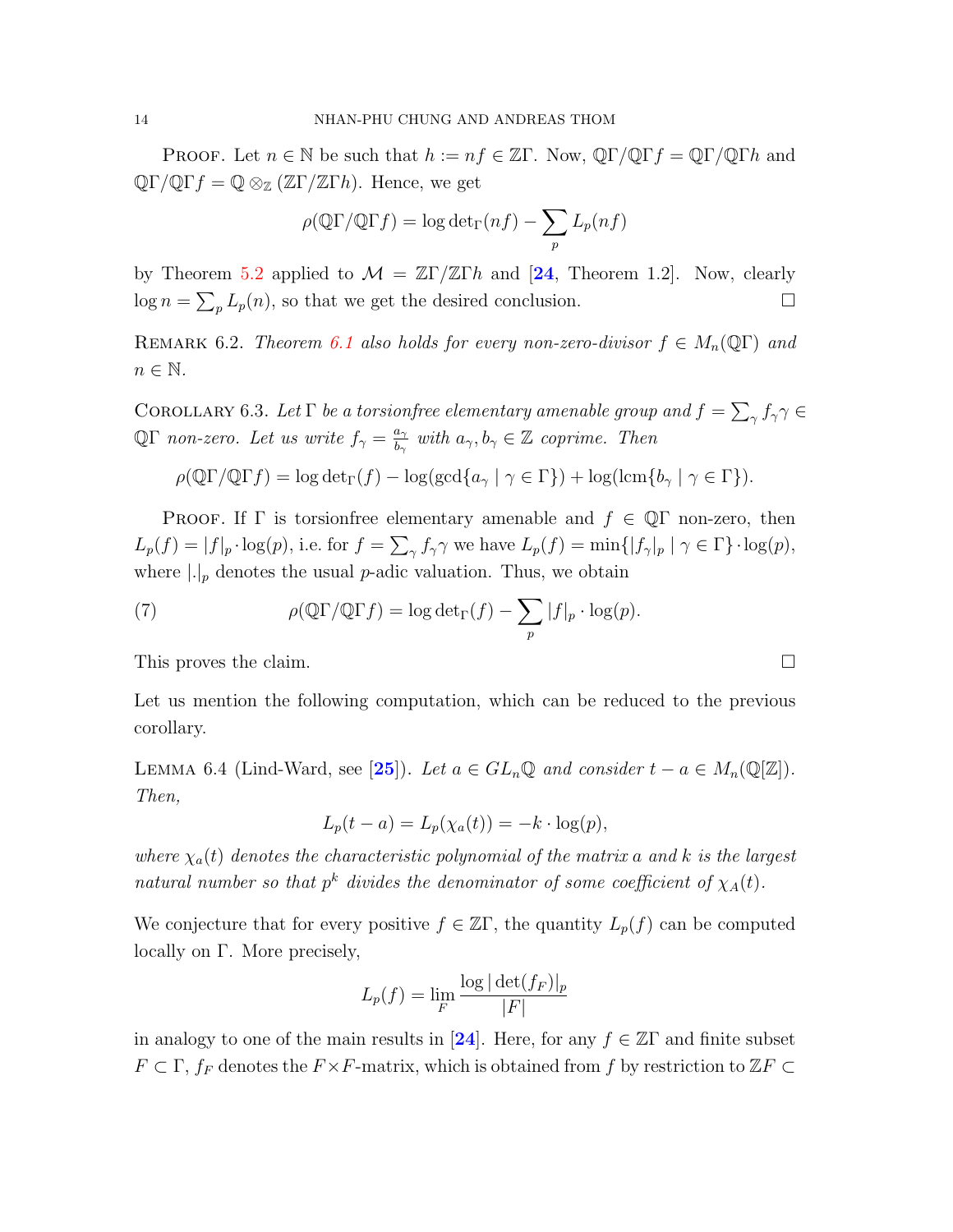$\mathbb{Z}$ Γ. A closely related quantity is  $F \mapsto \dim_{\mathbb{Z}/p\mathbb{Z}}(\ker(f_F: (\mathbb{Z}/p\mathbb{Z})F \to (\mathbb{Z}/p\mathbb{Z})F))$ . It follows from results of Elek  $[11]$  $[11]$  $[11]$ , that the normalized limit exists in this case.

#### 7. Torsion submodules and localization

<span id="page-16-0"></span>Let  $\Gamma$  be an amenable group, such that  $\mathbb{Z}\Gamma$  does not contain zero-divisors. It is wellknown that  $\mathbb{Z}\Gamma$  satisfies the left and right Ore condition, i.e. for non-zero  $a, b \in \mathbb{Z}\Gamma$ , there exist non-zero  $c, c', d, d' \in \mathbb{Z}\Gamma$ , such that  $ca = db$  and  $ac' = bd'$ . This was first observed in  $[36]$  $[36]$  $[36]$  for coefficients not only in  $\mathbb Z$  but in any integral domain, see also [[28](#page-23-7), Example 8.16]. Let us give a new argument for some interesting cases – using the torsion invariant for ZΓ-modules.

PROPOSITION 7.1 (Tamari). Let k be a finite field or  $k = \mathbb{Z}$  and  $\Gamma$  be an amenable group, so that  $k\Gamma$  does not contain zero-divisors. Then, the ring  $k\Gamma$  satisfies the left and right Ore condition.

PROOF. In order to prove the left Ore condition, it is enough to show that for any pair  $f, g$  of non-zero elements, the map

$$
k\Gamma \oplus k\Gamma \ni (x, y) \mapsto xf - yg \in k\Gamma
$$

cannot be injective. However, this is clear since  $\rho(k\Gamma \oplus k\Gamma) = 2 \log |k| > \log |k| =$  $\rho(k\Gamma)$ . In case  $k=\mathbb{Z}$ , injectivity of

$$
\mathbb{Z}\Gamma \oplus \mathbb{Z}\Gamma \ni (x, y) \mapsto xf - yg \in \mathbb{Z}\Gamma
$$

yields an injection  $\mathbb{Z}\Gamma \ni y \mapsto yg \in \mathbb{Z}\Gamma/\mathbb{Z}\Gamma f$ , which is absurd since  $\rho(\mathbb{Z}\Gamma) = \infty$  and  $\rho(\mathbb{Z}\Gamma/\mathbb{Z}\Gamma f)<\infty$ . This finishes the proof.

For any  $\mathbb{Z}\Gamma$ -module  $\mathcal{M}$ , we define

$$
tor(\mathcal{M}) := \{ f \in \mathcal{M} \mid \exists a \in \mathbb{Z}\Gamma, a \neq 0, af = 0 \}.
$$

Using the Ore condition, it is easy to see that  $\text{tor}(\mathcal{M}) \subset \mathcal{M}$  is a ZΓ-submodule of M. We call a  $\mathbb{Z}\Gamma$ -module M torsionfree if for all non-zero  $f \in \mathcal{M}$  and non-zero  $g \in \mathbb{Z}\Gamma, g f \neq 0$ . Consider the extension

$$
0 \to \text{tor}(\mathcal{M}) \to \mathcal{M} \to f(\mathcal{M}) \to 0.
$$

We denote by  $\mathcal{O}(\Gamma)$  the Ore localization [[20](#page-23-17), Section 10A] of  $\mathbb{Z}\Gamma$ , which is a skew field. Note that there is no difference between the left and the right Ore localization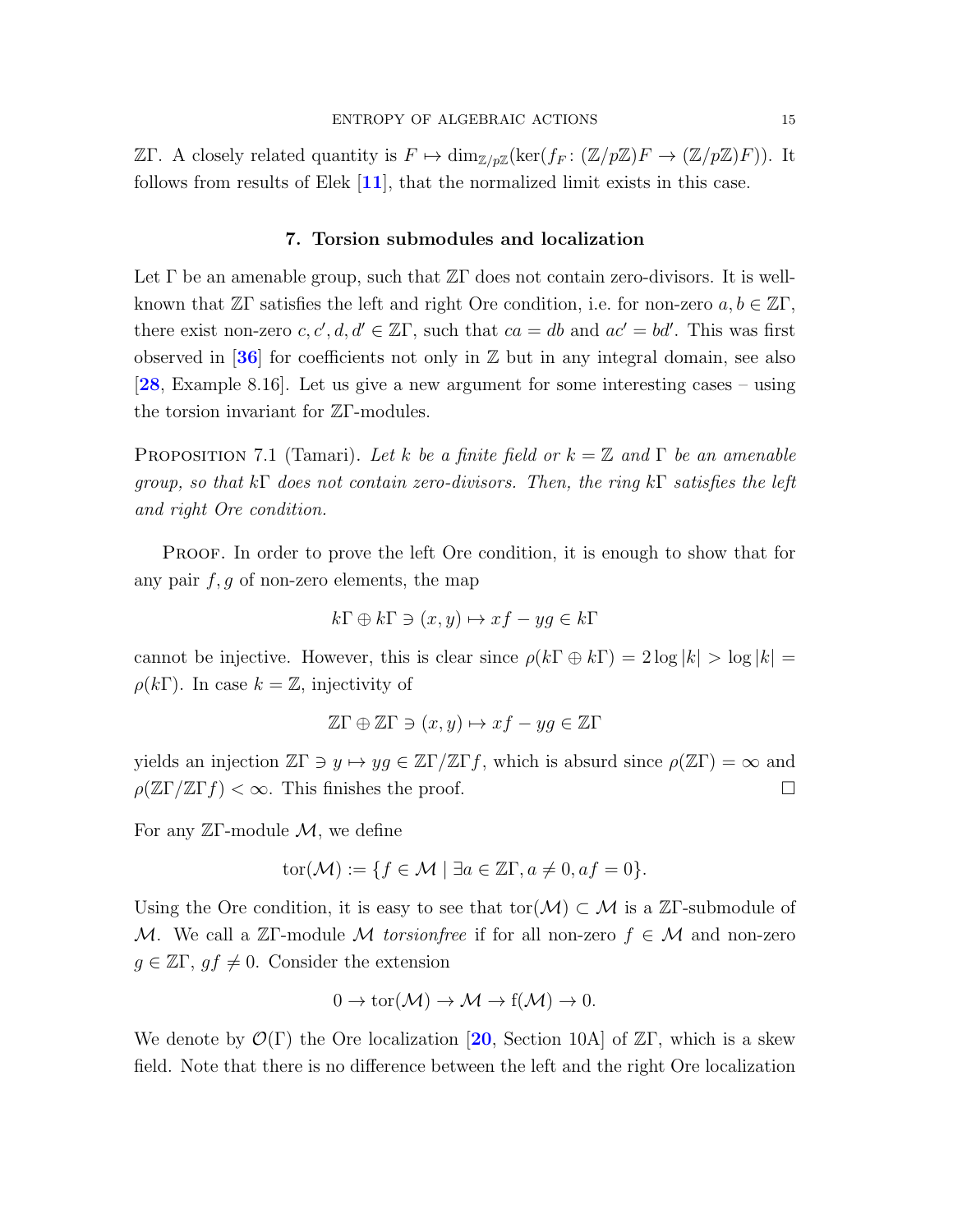[[20](#page-23-17), Corollary 10.14]. We can express the rank of a  $\mathbb{Z}\Gamma$ -module M by the formula:

$$
rk(\mathcal{M}) = \dim_{\mathcal{O}(\Gamma)} (\mathcal{O}(\Gamma) \otimes_{\mathbb{Z}\Gamma} \mathcal{M}) \in \{0, 1, 2, \dots\} \cup \{\infty\}.
$$

The inclusion  $\mathbb{Z}\Gamma \subset \mathcal{O}(\Gamma)$  is a flat ring extension [[20](#page-23-17), Propositions 4.3 and 4.4]. Hence, an exact sequence  $0 \to M' \to M \to M'' \to 0$  yields  $rk(M) = rk(M') +$  $rk(\mathcal{M}'')$ .

<span id="page-17-0"></span>LEMMA 7.2. Let Γ be an amenable group such that  $\mathbb{Z}\Gamma$  does not contain zero-divisors. Let  $M$  be a  $\mathbb{Z}\Gamma$ -module.

- (i) tor(M) is precisely the kernel of the canonical map  $\mathcal{M} \to \mathcal{O}(\Gamma) \otimes_{\mathbb{Z}\Gamma} \mathcal{M}$ .
- (ii) The module  $f(\mathcal{M})$  is torsion free.
- (iii) If  $\mathcal M$  is finitely generated, then  $f(\mathcal M)$  embeds into a finitely generated free ZΓ-module.
- (iv) For any M, tor( $\mathcal{M}$ ) = M if and only rk( $\mathcal{M}$ ) = 0.

PROOF. (i) This is Proposition 0.8.1 in [[5](#page-22-12)]. (ii) Let  $f \in \mathcal{M}$  and suppose that there exist a non-zero  $a \in \mathbb{Z}\Gamma$ , such that  $af = 0$ . Let f' be any lift of f to M. Then,  $af' \in \text{tor}(\mathcal{M})$  and there exists  $b \in \mathbb{Z}\Gamma$  non-zero, such that  $baf' = 0$ . Hence  $f' \in \text{tor}(\mathcal{M})$  and hence  $f = 0$ . This proves the second claim. (iii) Cohn proved that any finitely generated torsionfree module over a left and right Ore domain embeds into a free module  $[5,$  $[5,$  $[5,$  Corollary 0.8.5.] (iv) follows from (ii) and (i).

Statement (ii) in the preceding lemma solves Exercise 19 on page 318 of [[20](#page-23-17)]. We can now relate the concept of torsion submodule to finiteness of our numerical torsion invariant. Recall that  $rk(\mathcal{M})\neq 0$  implies  $\rho(\mathcal{M})=\infty$ .

THEOREM 7.3. Let  $\Gamma$  be a countable amenable group such that  $\mathbb{Z}\Gamma$  has no zerodivisors. Let M be a finitely generated left  $\mathbb{Z}\Gamma$ -module. Then tor(M) is the largest submodule of M with finite torsion.

PROOF. Let M' be a submodule of M with finite torsion  $\rho(\mathcal{M}')$ . Let  $x \in \mathcal{M}'$ . Then  $\rho(\mathbb{Z}\Gamma x) \leq \rho(\mathcal{M}') < \infty$ . If  $x \notin \text{tor}(\mathcal{M})$ , then  $\mathbb{Z}\Gamma x$  is isomorphic to  $\mathbb{Z}\Gamma$  as left  $\mathbb{Z}\Gamma$ -modules and hence  $\rho(\mathbb{Z}\Gamma x) = \infty$ . Thus  $x \in \text{tor}(\mathcal{M})$ . Therefore  $\mathcal{M}' \subseteq \text{tor}(\mathcal{M})$ . Next we show  $\rho(\text{tor}(\mathcal{M})) < \infty$  by induction on the number of generators of M. Consider first the case M is generated by some element y. If  $y \notin \text{tor}(\mathcal{M})$ , then  $\text{tor}(\mathcal{M}) = 0$  and hence  $\rho(\text{tor}(\mathcal{M})) = 0$ . If  $y \in \text{tor}(\mathcal{M})$ , then  $ay = 0$  for some nonzero  $a \in \mathbb{Z}\Gamma$ , and hence  $\rho(\mathcal{M}) \leq \rho(\mathbb{Z}\Gamma/\mathbb{Z}\Gamma a) < \infty$ . Now suppose that  $\rho(\text{tor}(\mathcal{M})) < \infty$  for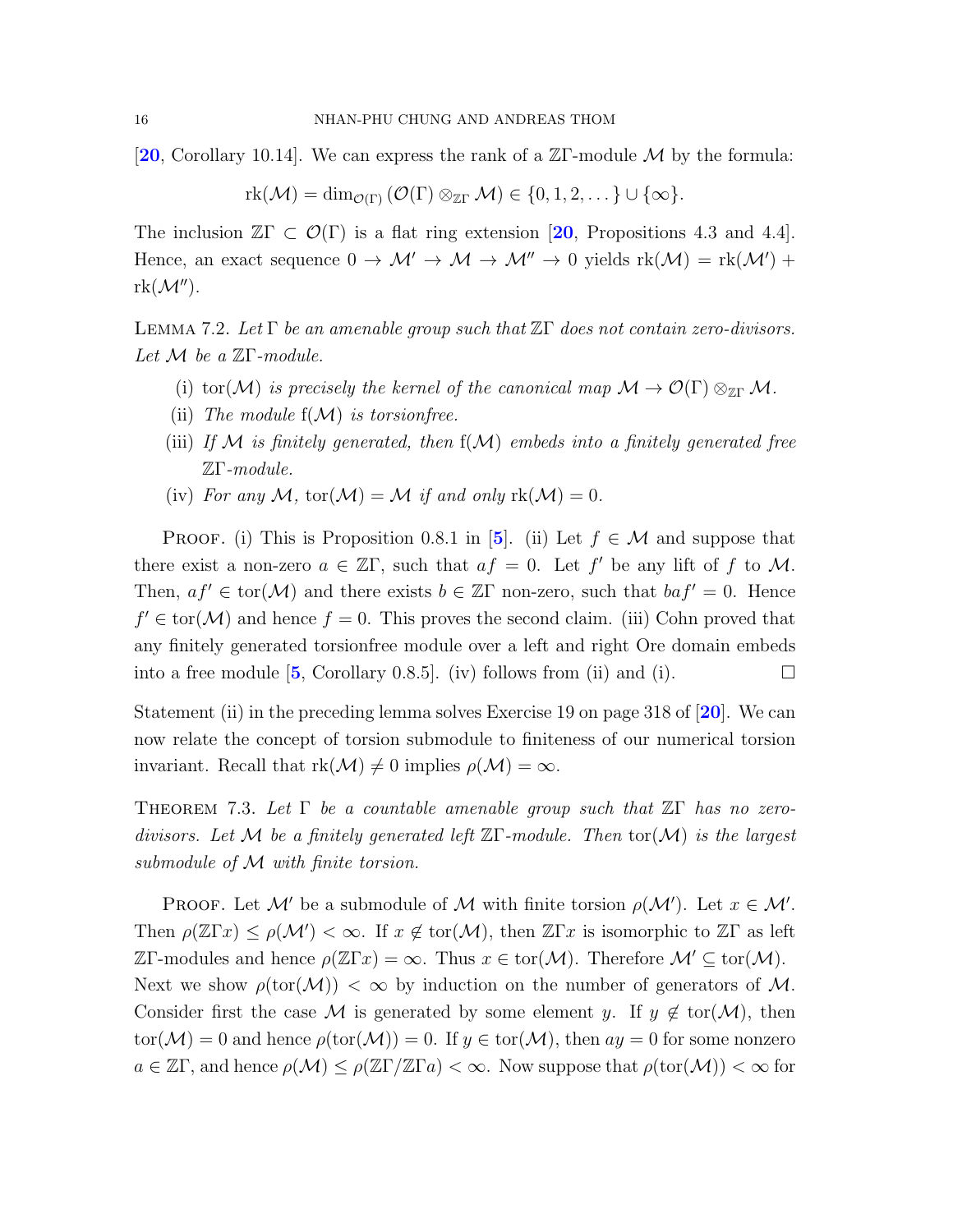any left  $\mathbb{Z}\Gamma$ -module generated by n elements. Let M be a left  $\mathbb{Z}\Gamma$ -module generated by  $n+1$  elements  $y_1, \ldots, y_{n+1}$ . Denote by  $\mathcal{M}'$  the submodule of  $\mathcal M$  generated by  $y_1, \ldots, y_n$ . Then  $\mathcal{M}/\mathcal{M}'$  is generated by one element. By induction hypothesis we have  $\rho(\text{tor}(\mathcal{M}'))$ ,  $\rho(\text{tor}(\mathcal{M}/\mathcal{M}')) < \infty$ . Note that  $\text{tor}(\mathcal{M}) \cap \mathcal{M}' = \text{tor}(\mathcal{M}'),$  and the quotient map  $\pi : \mathcal{M} \to \mathcal{M}/\mathcal{M}'$  sends tor $(\mathcal{M})$  into tor $(\mathcal{M}/\mathcal{M}')$ . From Yuzvinskii's Addition Formula we get

$$
\rho(\mathrm{tor}(\mathcal{M}))=\rho(\mathrm{tor}(\mathcal{M}'))+\rho(\pi(\mathrm{tor}(\mathcal{M})))\leq\rho(\mathrm{tor}(\mathcal{M}'))+\rho(\mathrm{tor}(\mathcal{M}/\mathcal{M}'))<\infty.
$$

This finishes the induction step.  $\Box$ 

COROLLARY 7.4. Let M be a finitely generated  $\mathbb{Z}\Gamma$ -module such that every non-zero submodule  $\mathcal{N} \subset \mathcal{M}$  has  $\rho(\mathcal{N}) = \infty$ . Then, there exists an embedding  $\mathcal{M} \subset \mathbb{Z}\Gamma^{\oplus n}$ for some  $n \in \mathbb{N}$ .

**PROOF.** By the previous theorem, we have  $\mathcal{M} = f(\mathcal{M})$ . Hence, the claim is implied by Lemma [7.2](#page-17-0) (iii).  $\Box$ 

REMARK 7.5. For  $G = \{e\}$ , the preceding result just says that the torsion subgroup of a finitely generated abelian group is finite.

### 8. Asphericity of 2-complexes

<span id="page-18-0"></span>Let us finish the article by giving some non-trivial applications of the torsion, as an invariant of  $\mathbb{Z}\Gamma$ -modules. The applications can also be proved using  $\ell^2$ -invariants and Hilbert space methods rather than entropy and ergodic theoretic methods. Now we recall the definition of group of type FL. A group  $\Gamma$  is of type FL if it admits a finite resolution over ZΓ:

 $0 \to \mathbb{Z}\Gamma^{\oplus n_m} \to \dots \to \mathbb{Z}\Gamma^{\oplus n_1} \to \mathbb{Z}\Gamma^{\oplus n_0} \to \mathbb{Z} \to 0.$ 

If  $\Gamma$  is of type FL then  $\Gamma$  must be torsion free [[2](#page-22-13), Corollary VIII.2.5], and in particular it is infinite if it is non-trivial. The following result is due to Cheeger-Gromov [[3](#page-22-14)]. Using torsion, we can give a new argument.

<span id="page-18-1"></span>PROPOSITION 8.1. The Euler characteristic of a non-trivial amenable group  $\Gamma$  of type FL vanishes.

**PROOF.** By the previous remarks, Γ must be infinite. Now, let  $C_* \to \mathbb{Z}$  be a finite resolution of Z by finitely generated free ZΓ-modules. Then,  $(\mathbb{Z}/2\mathbb{Z}) \otimes_{\mathbb{Z}} C_* \to \mathbb{Z}/2\mathbb{Z}$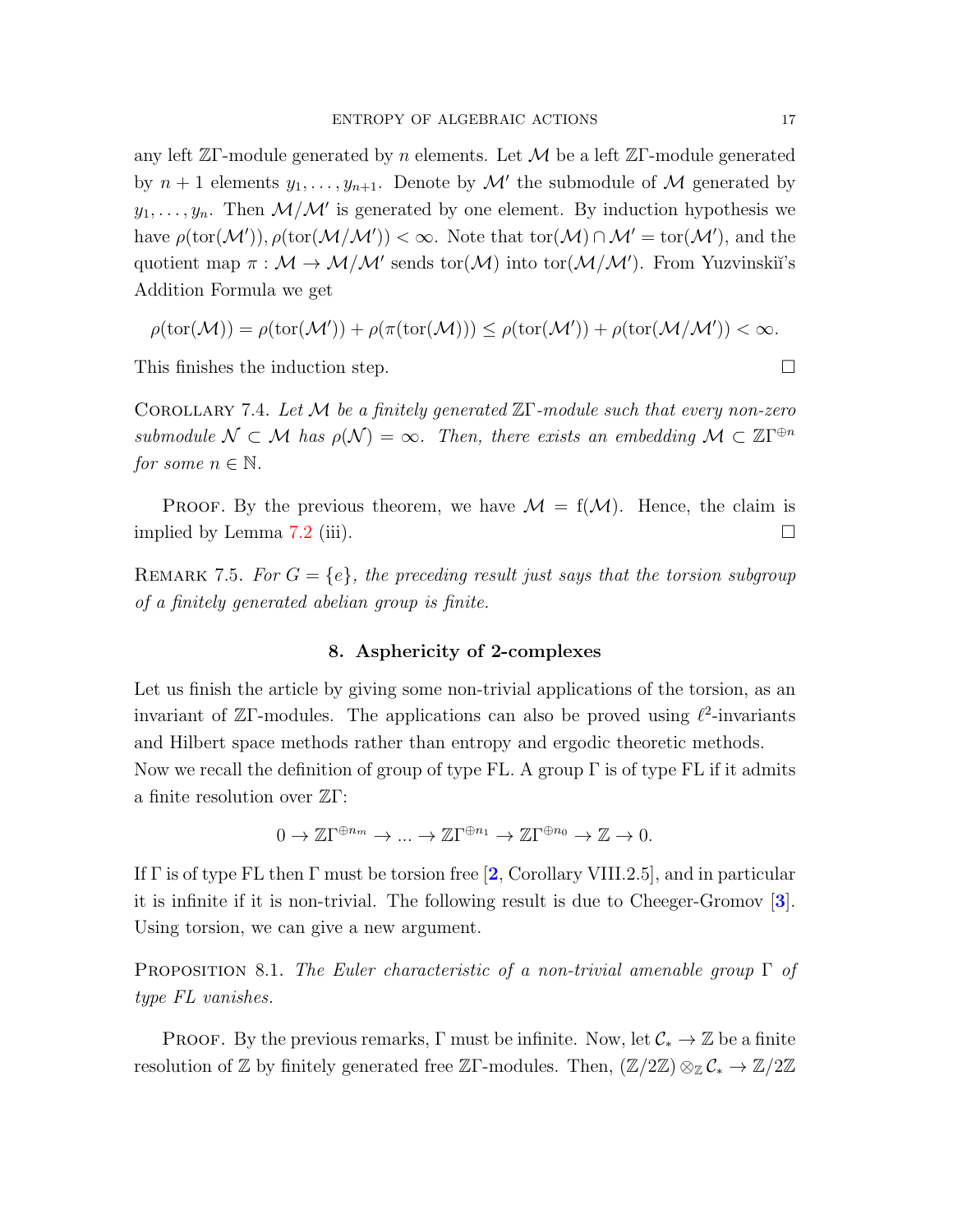is exact. By additivity of torsion,  $\chi(\mathbb{Z}) \cdot \log 2 = \rho(\mathbb{Z}/2\mathbb{Z}) = 0$ . Hence, the Euler characteristic of Γ vanishes.

The following theorem is a particular case of Theorem 3.2 in [[1](#page-22-15)]. Using the torsion invariant, we can give an elementary proof of this result.

THEOREM 8.2. Let  $\Gamma$  be an amenable group. The following are equivalent:

- (1) The group  $\Gamma$  admits a finite classifying space of dimension two.
- (2) There exists a natural number n, such that the group  $\Gamma$  can be defined with n generators and  $n-1$  relations.

**PROOF.** If  $\Gamma$  has a finite classifying space of dimension two, then there must be one more one-cell than two-cells, since  $\chi(\Gamma) = 0$  by Proposition [8.1.](#page-18-1) The converse implication follows from the next lemma.

<span id="page-19-0"></span>DEFINITION 8.3. The cohomological dimension of  $\Gamma$ , denoted by cd( $\Gamma$ ), is defined to be the smallest integer n such that there exists a projective resolution  $0 \to P_n \to$  $... \to P_0 \to \mathbb{Z} \to 0$ , where  $P_i$  are projective  $\mathbb{Z}\Gamma$ -modules, if there exist such integers n; otherwise we set  $cd(\Gamma) = \infty$ .

We also have  $cd(\Gamma) = \inf\{n : H^i(\Gamma, M) = 0, \text{ for } i > n \text{ and all } \mathbb{Z}\Gamma\text{-modules } M\}$ [[2](#page-22-13), Section VIII.2].

<span id="page-19-1"></span>LEMMA 8.4. Let  $\Gamma = \langle X|R \rangle$  be an amenable group defined with n generators and  $n-1$  relations. Then, the presentation 2-complex associated with the presentation is aspherical. In particular, the group  $\Gamma$  has cohomological dimension two.

**PROOF.** In order to show that the presentation 2-complex X is aspherical, it is enough to show that  $\pi_2(X) = 0$ . Since X has one cell in dimension zero, n cells in dimension one and  $n-1$  cells in dimension two, we have  $\chi(X) = 1-n+(n-1) = 0$ . The first homology of X is computed by a complex of the form

$$
0 \to \mathbb{Z}^{n-1} \to \mathbb{Z}^n \to \mathbb{Z} \to 0.
$$

Since  $H_0(X) = \mathbb{Z}$  and  $\text{rk}_{\mathbb{Z}}H_2(X) \leq n-1$ , we conclude from  $\chi(X) = 0$  that  $rk_{\mathbb{Z}}H_1(X) \neq 0$ . Hence,  $\Gamma = \pi_1(X)$  surjects onto Z. We conclude that  $\Gamma$  is infinite.

We denote by  $\tilde{X}$  the universal cover of X. Note that  $H_1(\tilde{X}, \mathbb{Z}) = 0$  and by Hurewicz' theorem

$$
\pi_2(X) = \pi_2(\tilde{X}) = H_2(\tilde{X}, \mathbb{Z}).
$$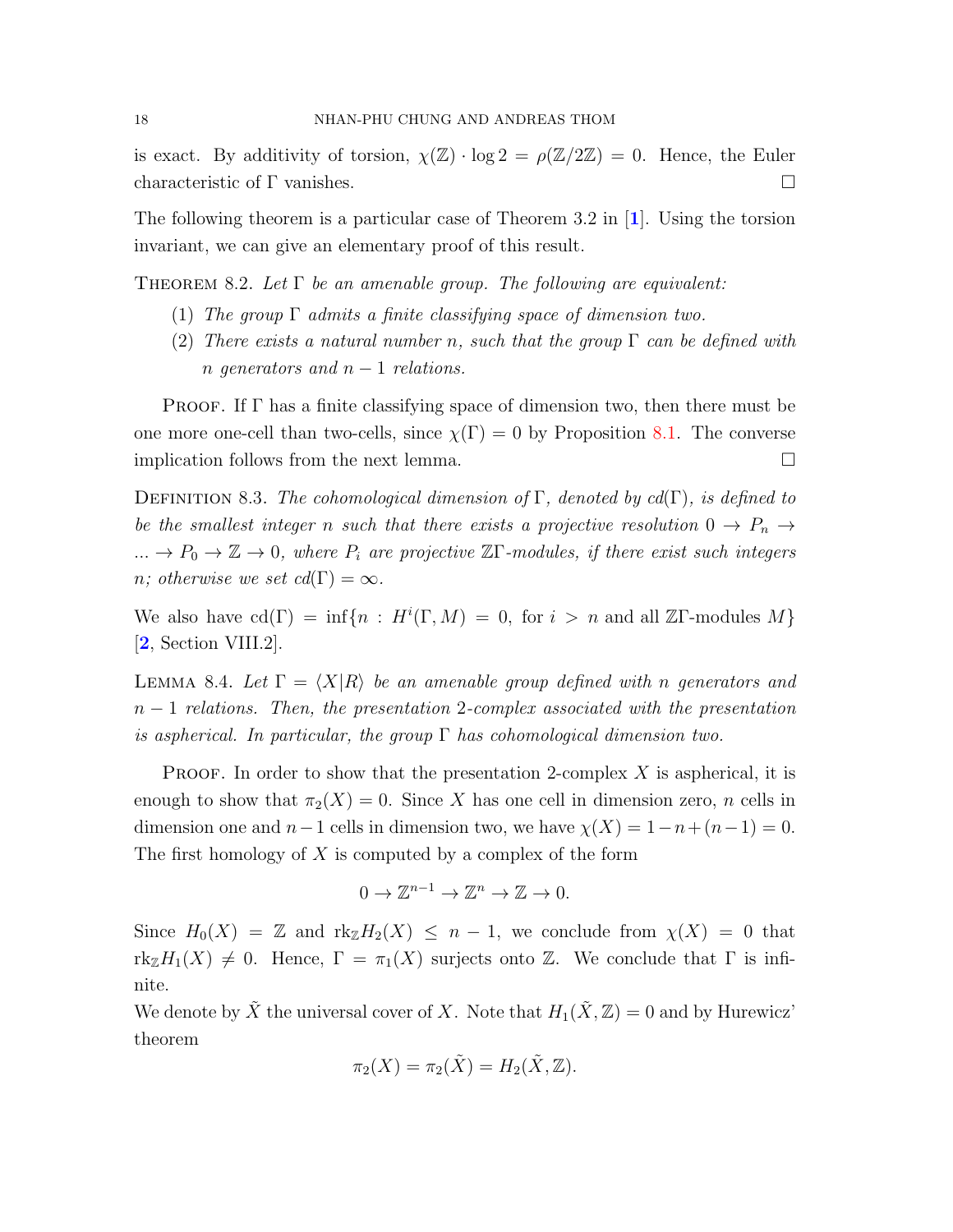Let  $k$  be a finite field. By the universal coefficient theorem

$$
0 \to H_i(\tilde{X}, \mathbb{Z}) \otimes_{\mathbb{Z}} k \to H_i(\tilde{X}, k) \to \text{Tor}(H_{i-1}(\tilde{X}, \mathbb{Z}), k) \to 0,
$$

so that we conclude that there are natural isomorphisms

(8) 
$$
\pi_2(X) \otimes_{\mathbb{Z}} k = H_2(\tilde{X}, \mathbb{Z}) \otimes_{\mathbb{Z}} k = H_2(\tilde{X}, k).
$$

Then, computing the homology of  $\tilde{X}$  with coefficients in k using that Γ-equivariant cellular chain complex of  $\tilde{X}$ , we get an exact sequence

$$
0 \to H_2(\tilde{X}, k) \to (k\Gamma)^{n-1} \to (k\Gamma)^n \to k\Gamma \to k \to 0
$$

of left ZΓ-modules. We conclude that the torsion of  $H_2(\tilde{X}, k)$  as a ZΓ-module vanishes. Since,  $H_2(\tilde{X}, k) \subseteq (k\Gamma)^{n-1}$ , we conclude from Lemma [4.1](#page-8-3) and Yuzvinskiı̆ addition formula that  $0 = H_2(\tilde{X}, k) = H_2(\tilde{X}, \mathbb{Z}) \otimes_{\mathbb{Z}} k$ . In particular,  $H_2(\tilde{X}, \mathbb{Z})$  is a divisible as an abelian group. Computing the homology of  $\tilde{X}$  with coefficients in  $\mathbb{Z}$ , we get an exact sequence

$$
0 \to H_2(\tilde{X}, \mathbb{Z}) \to (\mathbb{Z}\Gamma)^{d_2} \to (\mathbb{Z}\Gamma)^{d_1} \to (\mathbb{Z}\Gamma)^{d_0} \to \mathbb{Z} \to 0.
$$

Thus,  $H_2(\tilde{X}, \mathbb{Z})$  is a subgroup of  $(\mathbb{Z}\Gamma)^{d_2}$ . Since every divisible subgroup of a free abelian group must vanish, we conclude that  $H_2(\tilde{X}, Z) = 0$ . This shows that  $\pi_2(X) = 0$  and hence, X is aspherical.

REMARK 8.5. For the proof of Lemma [8.4,](#page-19-1) it is enough to assume that  $\beta_1^{(2)}$  $j_1^{(2)}(\Gamma)=0,$ see [[1](#page-22-15)].

It is natural to ask which examples of amenable groups of cohomological dimension two exist. We denote by  $\text{rk}(\Gamma)$  the minimal cardinality of generating set of  $\Gamma$ . In view of the available examples, it is natural to ask the following question:

<span id="page-20-0"></span>QUESTION 8.6. Does every amenable group  $\Gamma$  of cohomological dimension 2 satisfy  $rk(\Gamma) \leq 2$ ?

In the case of elementary amenable groups, Question [8.6](#page-20-0) has an affirmative answer. The class EG of elementary amenable groups is the smallest class of groups containing all finite groups, abelian groups, and is closed under extension and directed unions [[4](#page-22-16)]. Clearly, virtually solvable groups are elementary amenable. An alter-native description of EG was introduced in [[19](#page-22-9)] as follows. If  $\mathcal{X}, \mathcal{Y}$  are classes of groups, let  $XY$  denote the class of groups G such that there exists an exact sequence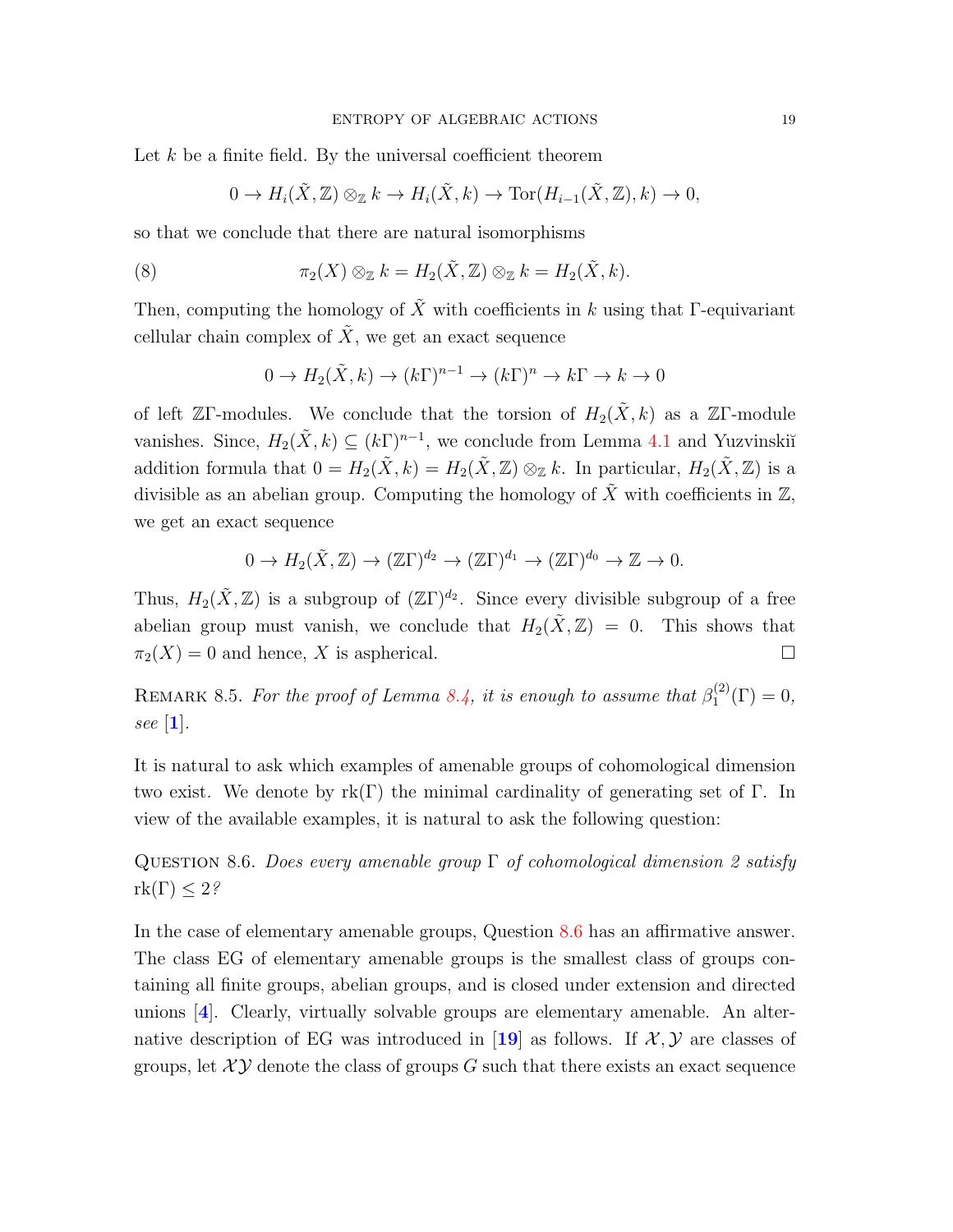$1 \to N \to G \to H \to 1$  with N in X and H in Y. Let  $L\mathcal{X}$  denote the class of groups G such that each finite subset of G is contained in some X-subgroup. Let  $\mathcal{X}_1$  the class of finitely generated virtually abelian groups and for any ordinal  $\alpha$ , define  $\mathcal{X}_{\alpha}$  inductively as follows:  $\mathcal{X}_{0} = \{1\}, \mathcal{X}_{\alpha} = (L\mathcal{X}_{\alpha-1})\mathcal{X}_{1}$  if  $\alpha$  is a successor ordinal, and  $\mathcal{X}_{\beta} = \bigcup_{\alpha < \beta} \mathcal{X}_{\alpha}$  if  $\beta$  is a limit ordinal. Then each  $\mathcal{X}_{\alpha}$  is subgroup closed and  $EG = \bigcup_{\alpha \geq 0} \mathcal{X}_{\alpha}$  [[19](#page-22-9), Lemma 3.1].

Now we recall briefly the definition of Hirsch length for elementary amenable groups introduced by Hillman [[18](#page-22-17)]. Let  $\Gamma$  be an elementary amenable group. Put  $o(\Gamma)$  =  $\min\{\alpha|\Gamma \in \mathcal{X}_{\alpha}\}.$  If  $\Gamma$  is in  $\mathcal{X}_1$ , that is it has a finite index finitely generated abelian subgroup A, define  $h(\Gamma) = \text{rk}_{\mathbb{Z}}A$ . Suppose that the Hirsch length has been defined for all groups in  $\mathcal{X}_{\alpha}$  and  $o(\Gamma) = \alpha + 1$ . If  $N \in L\mathcal{X}_{\alpha}$ , let  $h(N) := \sup\{h(F) :$ F is an  $\mathcal{X}_{\alpha}$ -subgroup of N $\}$ . Finally, if  $\Gamma$  is in  $\mathcal{X}_{\alpha+1}$  then it has a normal subgroup N in  $L\mathcal{X}_{\alpha}$  with quotient in  $\mathcal{X}_1$ , define  $h(\Gamma) = h(N) + h(\Gamma/N)$ . Then  $h(\Gamma)$  is well defined for any  $\Gamma \in EG$  [[18](#page-22-17), Theorem 1].

THEOREM 8.7. Let  $\Gamma$  be an elementary amenable group defined with n generators and n – 1 relations. Then, it must be  $\mathbb{Z}, \mathbb{Z}^2$  or Baumslag-Solitar groups  $BS(1, k)$  =  $\langle a, b | bab^{-1}a^{-k} \rangle$ . In particular,  $rk(\Gamma) \leq 2$ .

PROOF. From Lemma [8.4](#page-19-1) and Lemma 2 of [[18](#page-22-17)], one has  $h(\Gamma) \leq \text{cd}(\Gamma) = 2$ . Then  $\Gamma/T$  is solvable where T is the maximal locally finite normal subgroup of  $\Gamma$ [[18](#page-22-17), Theorem 2]. On the other hand, since the cohomological dimension is finite, Γ is torsion free  $\left[2, \right.$  $\left[2, \right.$  $\left[2, \right.$  Corollary VIII.2.5 and in particular, T is trivial, and we conclude that  $\Gamma$  itself is solvable. Now, Theorem 5 of  $\mathbf{16}$  $\mathbf{16}$  $\mathbf{16}$  says that every solvable group of cohomological dimension 2 must be  $\mathbb{Z}, \mathbb{Z}^2$  or Baumslag-Solitar groups  $BS(1, k) =$  $\langle a, b | bab^{-1}a^{-k} \rangle$ ).  $\Box$ 

To the best of our knowledge, there are no known amenable groups which are of type FL and not elementary amenable.

#### <span id="page-21-0"></span>Acknowledgments

The second author wants to thank Mark Sapir for a helpful remark on MathOverflow and Miklós Abért for interesting conversations. Both authors thank Hanfeng Li for letting them include his results in Section [4](#page-8-0) and Simone Virili, Thomas Ward for helpful comments on a previous version. This research was supported by the European Research Council and the Max-Planck Society.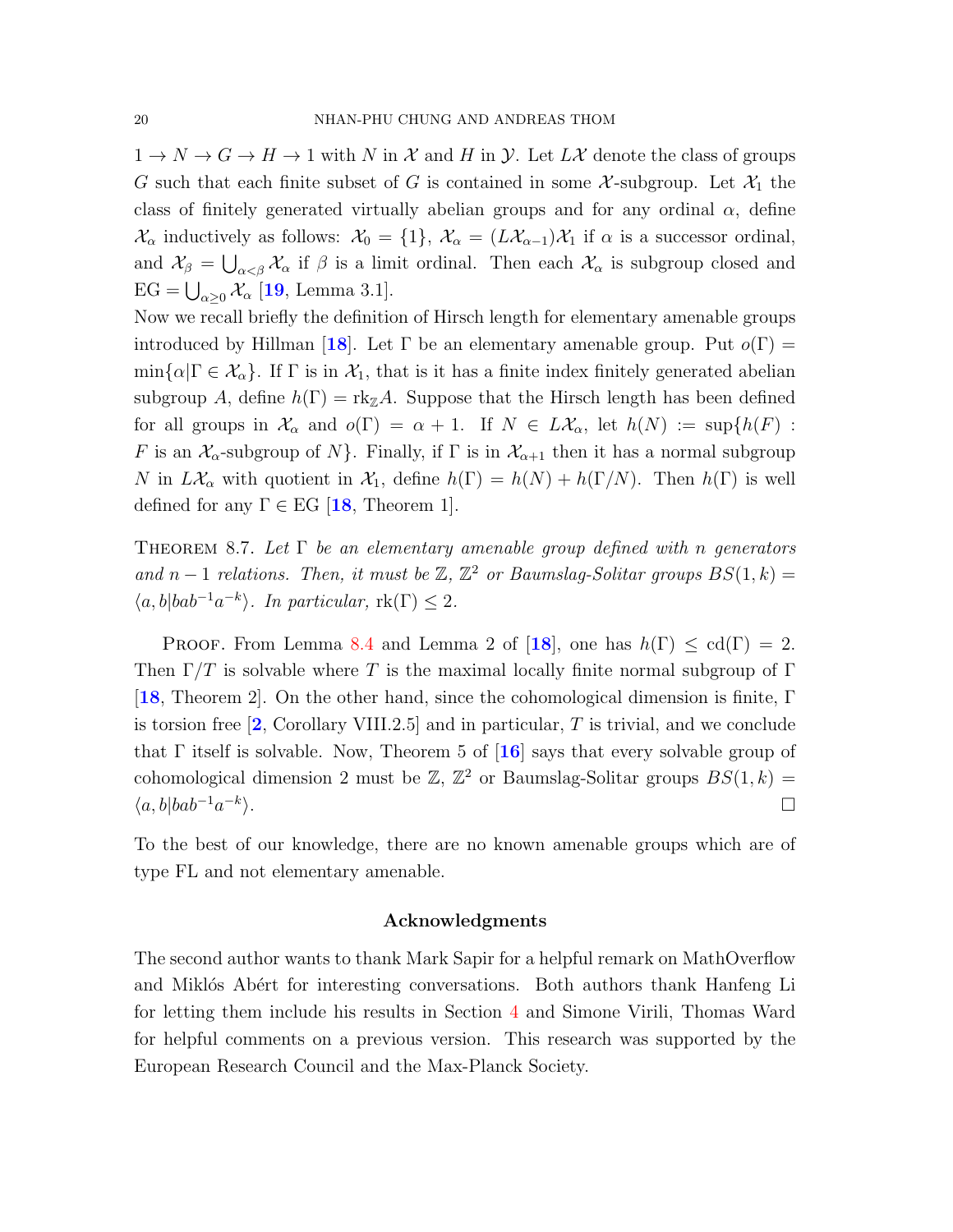#### <span id="page-22-0"></span>References

- <span id="page-22-15"></span>[1] Jon Berrick and Jonathan Hillman, Perfect and acyclic subgroups of finitely presentable groups, J. London Math. Soc. (2) 68 (2003), no. 3, 683–698.
- <span id="page-22-13"></span>[2] Kenneth S. Brown, Cohomology of groups, Graduate Texts in Mathematics, vol. 87, Springer-Verlag, New York, 1994. Corrected reprint of the 1982 original.
- <span id="page-22-14"></span>[3] Jeff Cheeger and Mikhael Gromov,  $L_2$ -cohomology and group cohomology, Topology 25 (1986), no. 2, 189–215.
- <span id="page-22-16"></span>[4] Ching Chou, *Elementary amenable groups*, Illinois J. Math. **24** (1980), no. 3, 396–407.
- <span id="page-22-12"></span>[5] Paul M. Cohn, *Free ideal rings and localization in general rings*, New Mathematical Monographs, vol. 3, Cambridge University Press, Cambridge, 2006.
- <span id="page-22-1"></span>[6] Christopher Deninger, Fuglede-Kadison determinants and entropy for actions of discrete amenable groups, J. Amer. Math. Soc. 19 (2006), no. 3, 737–758.
- <span id="page-22-2"></span>[7] Christopher Deninger and Klaus Schmidt, Expansive algebraic actions of discrete residually finite amenable groups and their entropy, Ergodic Theory Dynam. Systems 27 (2007), no. 3, 769–786.
- <span id="page-22-3"></span>[8] Manfred Einsiedler, A generalisation of Mahler measure and its application in algebraic dynamical systems, Acta Arith. 88 (1999), no. 1, 15–29.
- <span id="page-22-4"></span>[9] Manfred Einsiedler, Graham Everest, and Thomas Ward, Entropy and the canonical height, J. Number Theory 91 (2001), no. 2, 256–273.
- <span id="page-22-10"></span>[10] Gábor Elek, Amenable groups, topological entropy and Betti numbers, Israel J. Math. 132 (2002), 315–335.
- <span id="page-22-11"></span> $[11]$  , The rank of finitely generated modules over group algebras, Proc. Amer. Math. Soc. 131 (2003), no. 11, 3477–3485 (electronic).
- <span id="page-22-5"></span>[12] Graham Everest, On the elliptic analogue of Jensen's formula, J. London Math. Soc. (2) 59 (1999), no. 1, 21–36.
- [13] Graham Everest and Bríd Ní Fhlathúin, The elliptic Mahler measure, Math. Proc. Cambridge Philos. Soc. 120 (1996), no. 1, 13–25.
- <span id="page-22-6"></span>[14] Graham Everest and Thomas Ward, Heights of polynomials and entropy in algebraic dynamics, Universitext, Springer-Verlag London Ltd., London, 1999.
- <span id="page-22-8"></span>[15] Daniel R. Farkas and Robert L. Snider,  $K_0$  and Noetherian group rings, J. Algebra 42 (1976), no. 1, 192–198.
- <span id="page-22-18"></span>[16] Dion Gildenhuys, Classification of soluble groups of cohomological dimension two, Math. Z. 166 (1979), no. 1, 21–25.
- <span id="page-22-7"></span>[17] Misha Gromov, Topological invariants of dynamical systems and spaces of holomorphic maps. I, Math. Phys. Anal. Geom. 2 (1999), no. 4, 323–415.
- <span id="page-22-17"></span>[18] Jonathan A. Hillman, Elementary amenable groups and 4-manifolds with Euler characteristic 0, J. Austral. Math. Soc. Ser. A 50 (1991), no. 1, 160–170.
- <span id="page-22-9"></span>[19] Peter Kropholler, Peter Linnell, and John Moody, Applications of a new K-theoretic theorem to soluble group rings, Proc. Amer. Math. Soc. 104 (1988), no. 3, 675–684.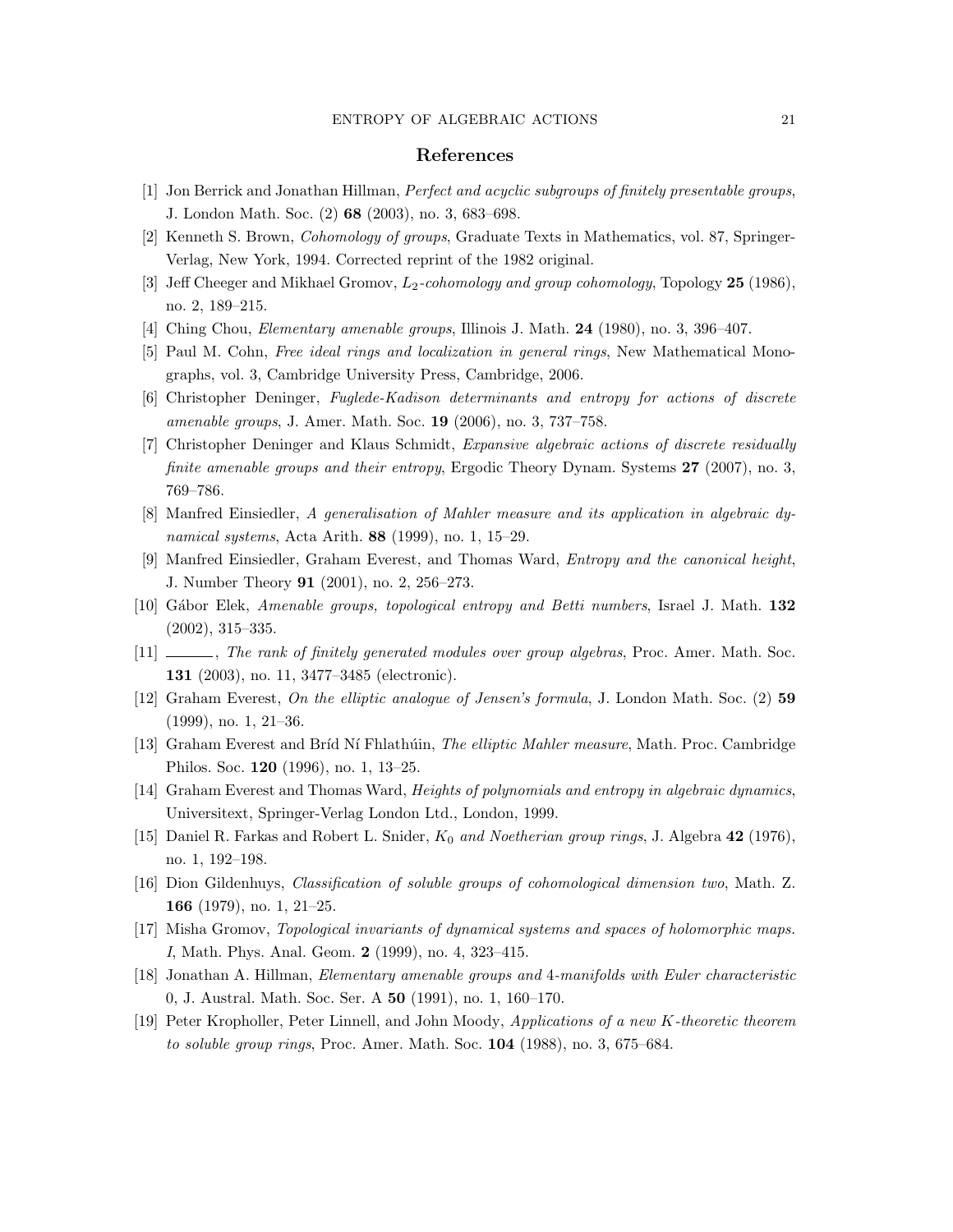- <span id="page-23-17"></span>[20] Tsit Yuen Lam, Lectures on modules and rings, Graduate Texts in Mathematics, vol. 189, Springer-Verlag, New York, 1999.
- <span id="page-23-15"></span>[21] Wayne M. Lawton, A problem of Boyd concerning geometric means of polynomials, J. Number Theory 16 (1983), no. 3, 356–362.
- <span id="page-23-13"></span>[22] Hanfeng Li, Compact group automorphisms, addition formulas and Fuglede-Kadison determinants, Ann. of Math. (2) 176 (2012), no. 1, 303–347.
- <span id="page-23-8"></span>[23] Hanfeng Li and Bingbing Liang, Mean dimension and von Neumann-Lück dimension, Oberwolfach Reports 52 (2012).
- <span id="page-23-3"></span>[24] Hanfeng Li and Andreas Thom, *Entropy, Determinants, and*  $\ell^2$ -Torsion, arXiv-preprint.
- <span id="page-23-4"></span>[25] Douglas Lind and Thomas Ward, Automorphisms of solenoids and p-adic entropy, Ergodic Theory Dynam. Systems 8 (1988), no. 3, 411–419.
- <span id="page-23-1"></span>[26] Douglas Lind, Klaus Schmidt, and Thomas Ward, Mahler measure and entropy for commuting automorphisms of compact groups, Invent. Math. 101 (1990), no. 3, 593–629.
- <span id="page-23-9"></span>[27] Elon Lindenstrauss and Benjamin Weiss, Mean topological dimension, Israel J. Math. 115  $(2000), 1-24.$
- <span id="page-23-7"></span>[28] Wolfgang Lück,  $L^2$ -invariants: theory and applications to geometry and K-theory, Ergebnisse der Mathematik und ihrer Grenzgebiete. 3. Folge. A Series of Modern Surveys in Mathematics [Results in Mathematics and Related Areas. 3rd Series. A Series of Modern Surveys in Mathematics], vol. 44, Springer-Verlag, Berlin, 2002.
- <span id="page-23-5"></span>[29] Akio Noguchi, Zeros of the Alexander polynomial of knot, Osaka J. Math. 44 (2007), no. 3, 567–577.
- <span id="page-23-2"></span>[30] Donald Ornstein and Benjamin Weiss, Entropy and isomorphism theorems for actions of amenable groups, Journal d'Analyse Mathématique 48 (1987), 1–141.
- <span id="page-23-11"></span>[31] Donald S. Passman, *The algebraic structure of group rings*, Pure and Applied Mathematics, Wiley-Interscience [John Wiley & Sons], New York, 1977.
- <span id="page-23-14"></span>[32] Justin Peters, Entropy on discrete abelian groups, Adv. in Math. 33 (1979), no. 1, 1–13.
- <span id="page-23-10"></span>[33] Thomas Schick, *Integrality of L*<sup>2</sup>-Betti numbers, Math. Ann. **317** (2000), no. 4, 727-750.
- <span id="page-23-12"></span>[34] Jean-Pierre Serre, Cohomologie des groupes discrets, Prospects in mathematics (Proc. Sympos., Princeton Univ., Princeton, N.J., 1970), Princeton Univ. Press, Princeton, N.J., 1971, pp. 77–169. Ann. of Math. Studies, No. 70 (French).
- <span id="page-23-6"></span>[35] Daniel S. Silver and Susan G. Williams, Torsion numbers of augmented groups with applications to knots and links, Enseign. Math. (2) 48 (2002), no. 3-4, 317–343.
- <span id="page-23-16"></span>[36] Dimitri Tamari, A refined classification of semi-groups leading to generalized polynomial rings with a generalized degree concept., Proceedings of the ICM, Amsterdam  $3$  (1954), 439–440.
- <span id="page-23-0"></span>[37] Sergej Yuzvinskiı̆, *Calculation of the entropy of a group-endomorphism*, Sibirsk. Mat.  $\overline{Z}$ . 8 (1967), 230–239 (Russian).